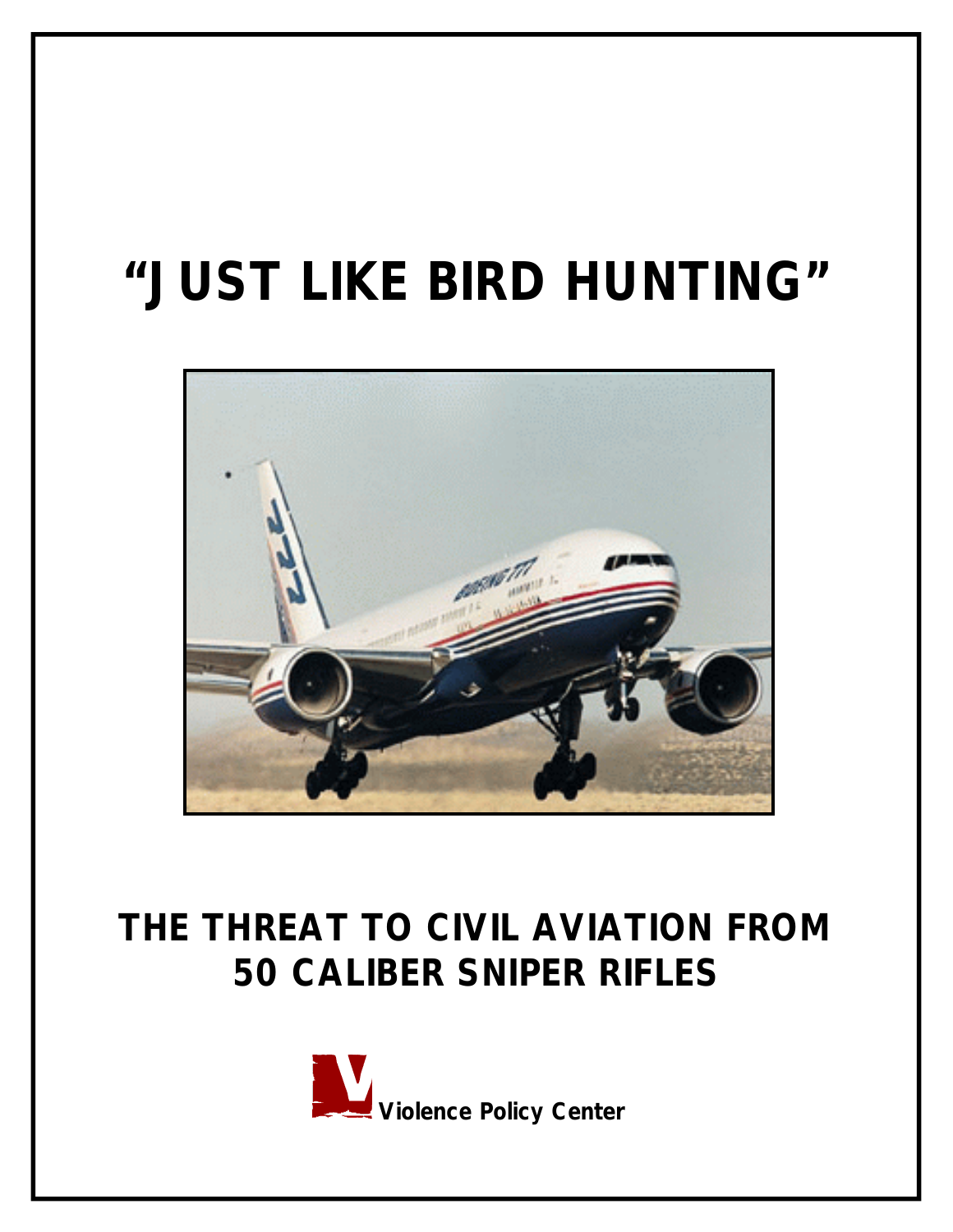The Violence Policy Center is a national non-profit educational organization that conducts research and public education on firearms violence and provides information and analysis to policymakers, journalists, grassroots advocates, and the general public. The Center examines the role of firearms in America, analyzes trends and patterns in firearms violence, and works to develop policies to reduce gun-related death and injury.

This report was authored by VPC Senior Policy Analyst Tom Diaz and edited by VPC Publications Coordinator Aimée Stenzel.

This report was funded in part with the support of The David Bohnett Foundation, The California Wellness Foundation, The George Gund Foundation, The Joyce Foundation, and The John D. and Catherine T. MacArthur Foundation. Past studies released by the Violence Policy Center include:

- *When Men Murder Women: An Analysis of 2000 Homicide Data* (October 2002)
- *No Deal: The Drop in Federally Licensed Firearms Dealers in America (September 2002)*
- *Sitting Ducks—The Threat to the Chemical and Refinery Industry from 50 Caliber Sniper Rifles* (August 2002)
- *License to Kill IV: More Guns, More Crime* (June 2002)
- *American Roulette: The Untold Story of Murder-Suicide in the United States* (April 2002)
- *The U.S. Gun Industry and Others Unknown—Evidence Debunking the Gun Industry's Claim that Osama bin Laden Got His 50 Caliber Sniper Rifles from the U.S. Afghan-Aid Program* (February 2002)
- *"A .22 for Christmas"—How the Gun Industry Designs and Markets Firearms for Children and Youth* (December 2001)
- *Kids in the Line of Fire: Children, Handguns, and Homicide* (November 2001)
- *Firearms Training for Jihad in America* (November 2001)
- *Unintended Consequences: Pro-Handgun Experts Prove That Handguns Are a Dangerous Choice For Self-Defense* (November 2001)
- *Voting from the Rooftops: How the Gun Industry Armed Osama bin Laden, Other Foreign and Domestic Terrorists, and Common Criminals with 50 Caliber Sniper Rifles* (October 2001)
- *Shot Full of Holes: Deconstructing John Ashcroft's Second Amendment* (July 2001)
- *Hispanics and Firearms Violence* (May 2001)
- *Poisonous Pastime: The Health Risks of Target Ranges and Lead to Children, Families, and the Environment* (May 2001)
- *Where'd They Get Their Guns?—An Analysis of the Firearms Used in High-Profile Shootings, 1963 to 2001* (April 2001)
- *Every Handgun Is Aimed at You: The Case for Banning Handguns* (March 2001)
- *Cashing in on the New Millennium: How the Firearms Industry Exploits Y2K Fears to Sell More Guns* (December 1999)
- *One Shot, One Kill: Civilian Sales of Military Sniper Rifles* (May 1999)
- *Joe Camel with Feathers: How the NRA with Gun and Tobacco Industry Dollars Uses Its Eddie Eagle Program to Market Guns to Kids* (November 1997)
- *Cease Fire: A Comprehensive Strategy to Reduce Firearms Violence* (Revised, October 1997)

Violence Policy Center 1140 19th Street, NW Suite 600 Washington, DC 20036

202-822-8200 phone 202-822-8205 fax www.vpc.org web

 $^{\circ}$ 2003 Violence Policy Center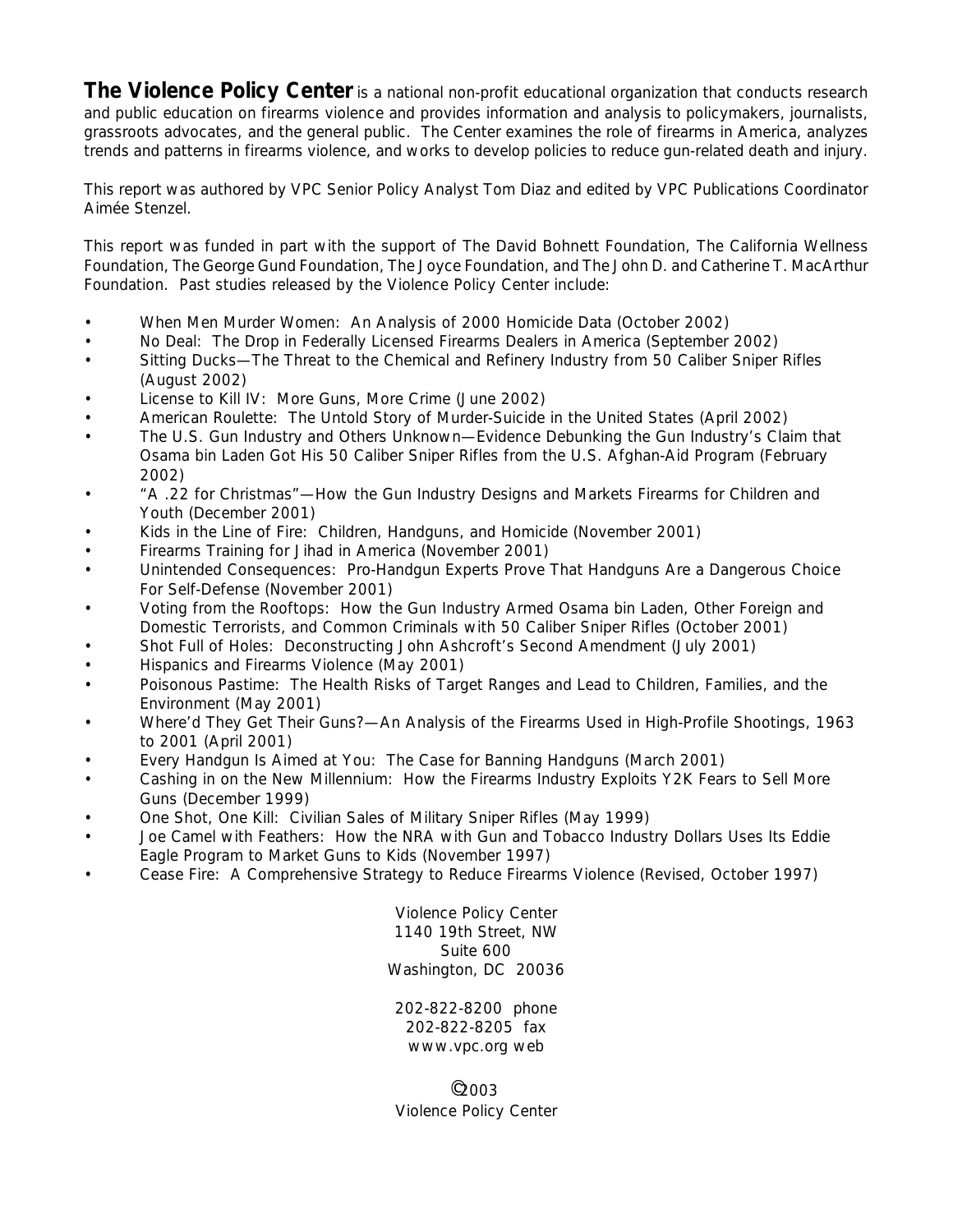## *Introduction*

*The cost-effectiveness of the Model 82A1 cannot be overemphasized when a round of ammunition purchased for less than 10USD can be used to destroy or disable a modern jet aircraft.*

> —Barrett Firearms Manufacturing Inc. brochure advertising its Model 82A1 50 caliber sniper rifle

Here is a hair-raising scenario for anyone who has ever sat inside a giant commercial jetliner—fully laden with hundreds of passengers and tons of fuel—as it waited at a terminal gate or taxied to the runway at any of America's many busy airports:

Peering through scopes atop rifles that can hit a target from better than a mile away, these silent hunters stare at you and your aircraft....As they watch, one of them slips a .50 caliber bullet into the chamber of a long-barreled rifle pointed at the side of the E-3 Sentry aircraft 500 meters away....The fire from the muzzle ignites the evening air as the projectile whistles down range. It punches through the side of the aircraft, ripping through delicate components onboard the plane. A second sniper 100 yards away fires, as does a third, launching rounds into the cockpit and the wing fuel tanks. As the white-hot bullets hit, the wing tanks explode, ripping the plane apart....<sup>1</sup>

Fevered fantasy? Not to the U.S. Air Force. This scenario of a potential terrorist attack with 50 caliber anti-armor sniper rifles is excerpted from the Air Force's official magazine, *Airman.* The 2001 article explains that the Air Force has developed a cadre of specially trained countersnipers to respond to the 50 caliber sniper rifle threat to its aircraft, fuel tank farms, control towers, and personnel. The danger emerged over the last 20 years with the invention and proliferation of the 50 caliber anti-armor sniper rifle, a weapon that from 1,000 to 2,000 yards away is capable of devastating strikes that can not only punch through armor, but turn aircraft and their fuel into exploding balls of fire.

*The threat to civilian aviation*. The threat to civilian aviation from 50 caliber anti-armor rifles is even more serious than the threat to air force bases. This threat is not a gun control issue, but a national security issue. Civilian aircraft, airports, and airline offices have been prime terrorist targets since the mid-1960s—but they have much less protection than Air Force bases. No countersniper teams lie hidden at the perimeters of America's sprawling and heavily trafficked commercial aviation facilities to protect them from terrorist attack. In fact, most civilian perimeters are unguarded.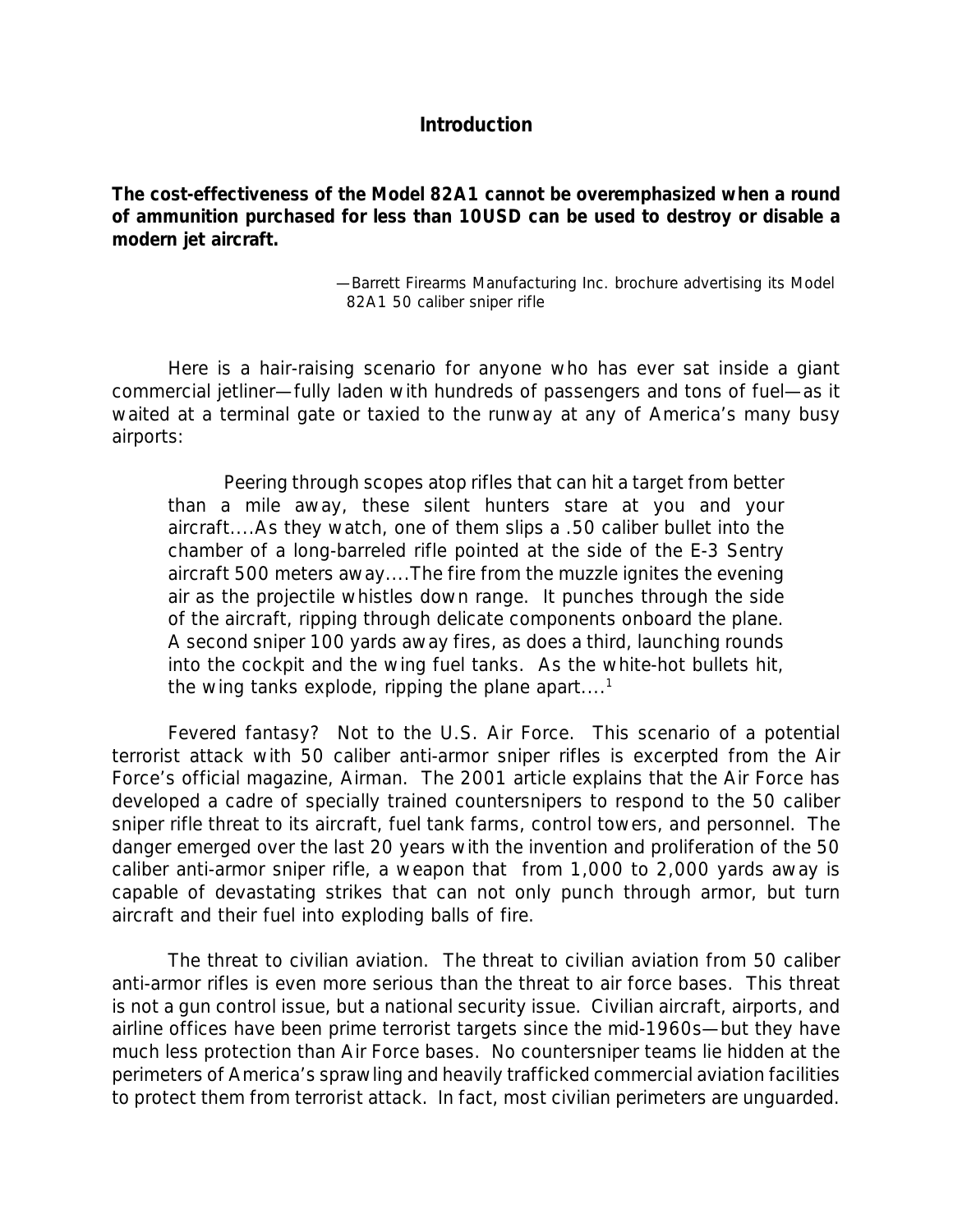

This article from the official U.S. Air Force magazine, *Airman*, describes how the Air Force has prepared to defend its bases at home and abroad from 50 caliber sniper rifle attacks by terrorists. The 1995 RAND report to the Air Force that inspired much of this concern noted civilian facilities are also vulnerable. Yet civilian authorities show little interest in stopping the unregulated sales of long-range, anti-armor 50 caliber sniper rifles in the civilian market.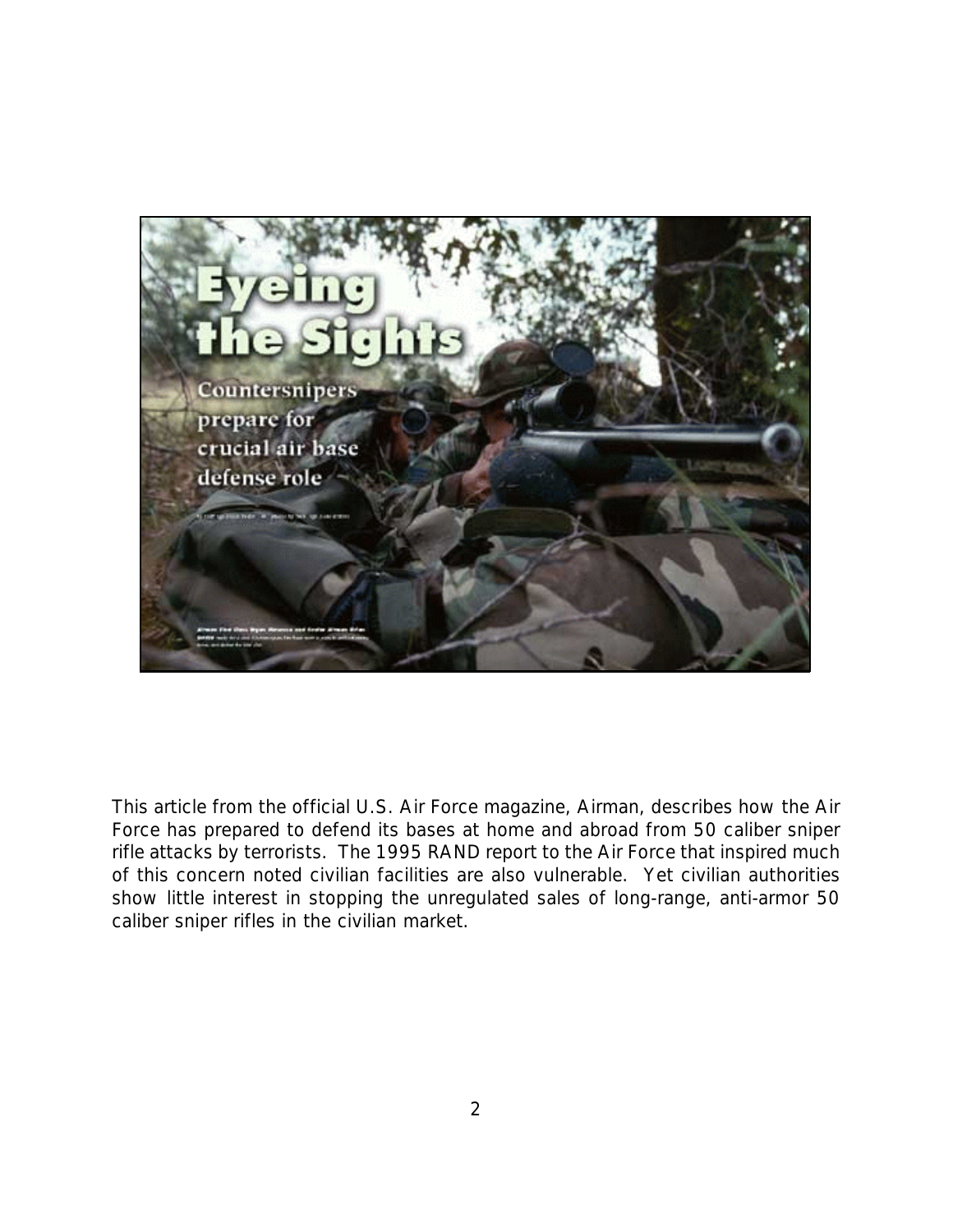In any case, airplanes, fuel trucks, and terminal buildings of most major airports are easily within the striking range of the 50 caliber sniper rifles that the Air Force sees as a threat. This range extends far beyond the fences of most airport security perimeters, and well beyond the defensive fire that any security personnel who might happen to be in the area of attack could muster.

*Terrorists and 50 caliber anti-armor sniper rifles.* There is no question that these weapons of war are available to terrorists—the Violence Policy Center documented in earlier reports how agents of the Irish Republican Army (IRA) and Osama bin Laden easily bought 50 caliber sniper rifles on the U.S. civilian market. It was easy for them and other extremists because 50 caliber sniper rifles are lessregulated than handguns on America's civilian gun market.<sup>a</sup> They are also one of the hottest items in that market today. Because of lax federal recordkeeping, no one knows for sure how many 50 caliber sniper rifles have been sold to civilians. But the number is certainly in the thousands, possibly in the tens of thousands. And the armor-piercing, incendiary, and explosive ammunition the 50 caliber sniper rifle fires is routinely bought and sold on the unregulated civilian ammunition market with no questions asked. With modest diligence, any serious seeker and certainly any seasoned terrorist can obtain the devastating firepower of this ammunition through the Internet, the mail, licensed dealers, and gun shows.

The unfettered sale of these rifles and their incredibly destructive ammunition are the ingredients of a disaster waiting to happen. In contrast, the threat of an attack by rockets against aircraft and airport facilities is well understood. Government and industry alike work to keep such weapons out of the hands of terrorists. But the 50 caliber sniper rifle—touted by its inventor as the full equivalent in firepower of rockets—is routinely overlooked in discussions of aviation security. This remains so *even though anti-terrorism experts have warned, and experienced snipers agree, that the 50 caliber anti-armor sniper rifle is ideal for long-range attack against aircraft and airfield facilities—and even though the inventor and leading manufacturer of the 50 caliber sniper rifle has described jet aircraft and helicopters as "likely" targets for what his patent frankly calls an "anti-armor gun."*b

<sup>&</sup>lt;sup>a</sup> Under federal law, an 18 year old cannot buy a handgun from a federally licensed dealer, but *can* buy a 50 caliber anti-armor sniper rifle. For detailed documentation about terrorists, extremists, and common criminals who have bought and used 50 caliber sniper rifles, see the October 2001 Violence Policy Center report *Voting from the Rooftops: How the Gun Industry Armed Osama bin Laden, other Foreign and Domestic Terrorists, and Common Criminals with 50 Caliber Sniper Rifles*.

<sup>&</sup>lt;sup>b</sup> The history, range, and power of the 50 caliber anti-armor sniper rifle, and the documented vulnerability of aviation facilities to its power, are detailed in Sections One and Two.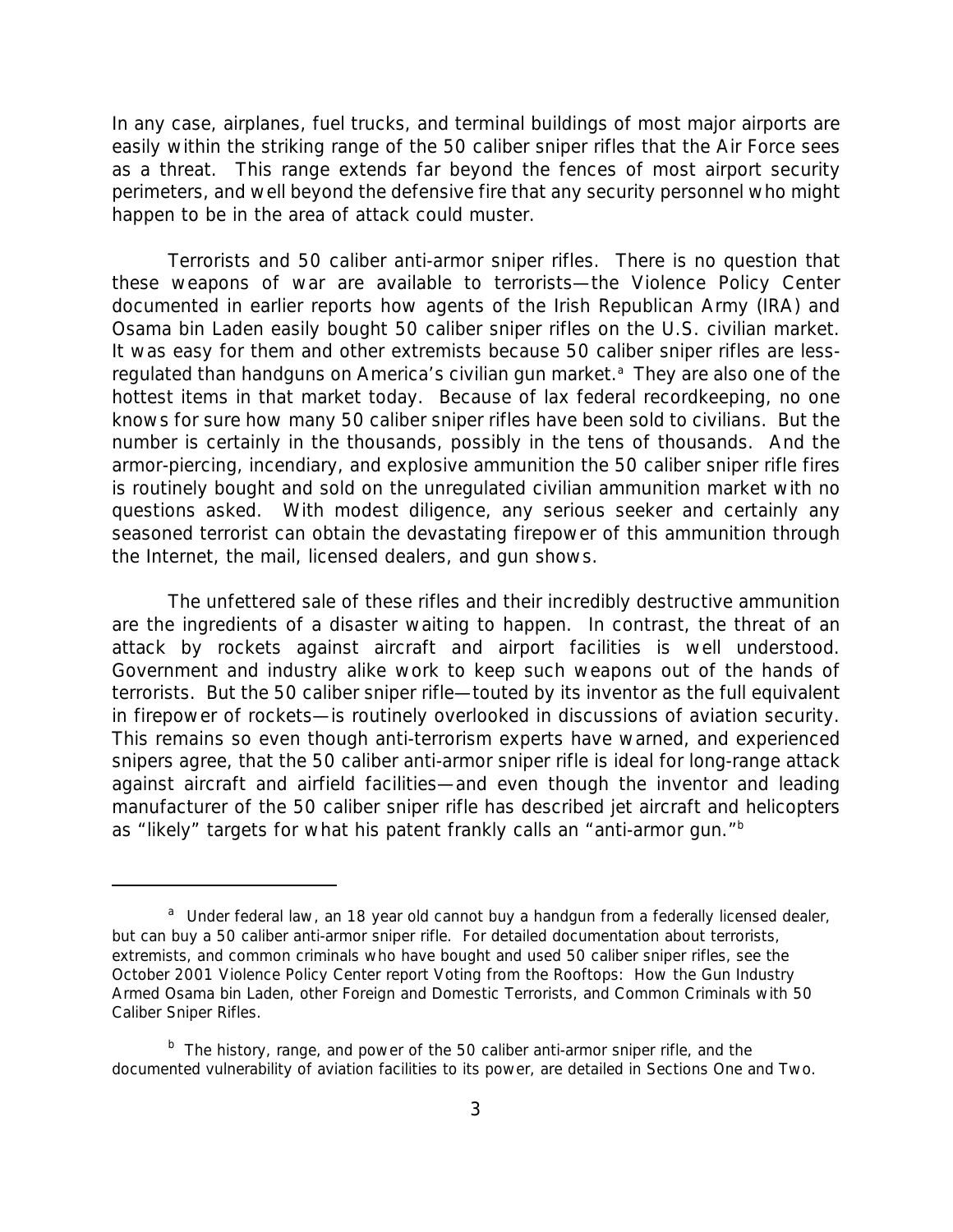*Publicly available detailed attack plans.* Detailed information—complete with diagrams—explaining *exactly* how to attack jet aircraft and helicopters with 50 caliber sniper rifles has been published in at least two books by former military snipers. Both of these books and the credentials of their authors are widely praised as authoritative in the community of American sniper afficionados. These books, and other similar information, are easily available to any terrorist, common criminal, or crackpot with a grudge.<sup>c</sup>

*A failure of regulation.* Incredibly, although other weapons of war—including the 50 caliber fully automatic machine gun from which the 50 caliber rifle is derived—are tightly regulated under the National Firearms Act, the 50 caliber antiarmor sniper rifle is not. This is so in spite of the well-documented civilian purchases by terrorists such as the IRA and Osama bin Laden, and a variety of domestic militias and similar radical groups.

This report describes:

- ! The range and explosive firepower of the 50 caliber anti-armor sniper rifle in Section One.
- ! The vulnerability of civilian aircraft—jetliners, executive jets, and helicopters—and airport facilities (such as control towers and fuel tanks) to explosive incendiary attack at very long range by the 50 caliber antiarmor sniper rifle in Section Two.
- ! Simple legislative steps to keep 50 caliber anti-armor sniper rifles out of the hands of terrorists, while allowing legitimate civilian use in Section Three.

<sup>&</sup>lt;sup>c</sup> These are discussed in Section Two.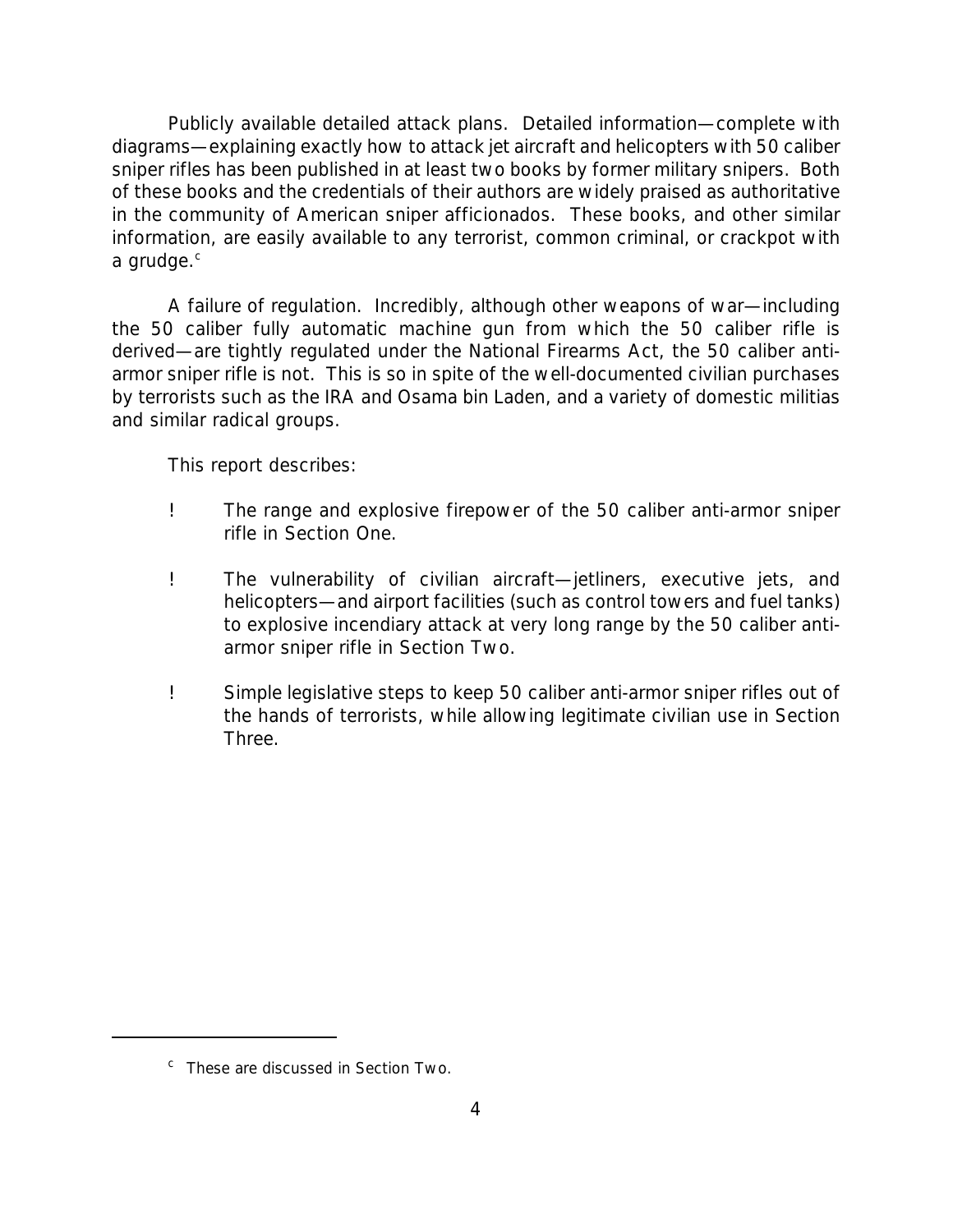#### *Section One:*

#### *The Range and Power of the 50 Caliber Anti-Armor Sniper Rifle*

*Q. And at an approximate distance of, say, a thousand yards—which would be ten football fields—based upon the kinetic energy, the weight, and the speed of the projectile that is fired from your rifle, what kind of material-penetrating capability does the .50 caliber have?*

#### *A. It passes through quite a lot....there is not much it wouldn't go through.*

—Sworn testimony of Ronnie G. Barrett, *United States v. Angel Manuel Alfonso et al.,* November 30, 1999 (U.S. District Court, P.R.)<sup>2</sup>

The 50 caliber anti-armor sniper rifle has proven itself to be an awesome weapon on the battlefield, with range and power that stand out even among military small arms. In 1991's Operation Desert Storm, U.S. forces using 50 caliber sniper rifles struck enemy targets routinely from a range of 1,600 meters (1,750 yards), including knocking out Iraqi armored personnel carriers.<sup>3</sup> More recently, a Canadian sniper claimed a world record hit on a Taliban fighter at a range of 2,430 meters  $(2,657 \text{ yards})$ —over a mile and a half.<sup>4</sup>

The 50 caliber anti-armor sniper rifle was invented in the early 1980s by Ronnie G. Barrett, who derived it from the Browning 50 caliber machine gun. $5$  His company—Barrett Firearms Manufacturing, Inc.—is today the leading supplier of 50 caliber anti-armor sniper rifles to U.S. military forces and many other armies of the world. Barrett rifles are also distributed—through federally licensed firearms dealers—to civilian buyers in the United States. These have included such unsavory customers as representatives of Osama bin Laden, the Irish Republican Army, and assorted domestic militia groups. Having created a new market, Barrett now faces mushrooming, lower-priced competition as new manufacturers spring up to cash in on the booming niche.<sup>d</sup>

<sup>&</sup>lt;sup>d</sup> For more detailed discussions of the 50 caliber market, see the broader October 2001 Violence Policy Center report on the 50 caliber sniper rifle, *Voting from the Rooftops: How the Gun Industry Armed Osama bin Laden, other Foreign and Domestic Terrorists, and Common Criminals with 50 Caliber Sniper Rifles,* and the February 2002 report on sales to bin Laden, *The U.S. Gun Industry and Others Unknown: Evidence Debunking the Gun Industry's Claim that Osama bin Laden Got His 50 Caliber Sniper Rifles From the U.S. Afghan-Aid Program*.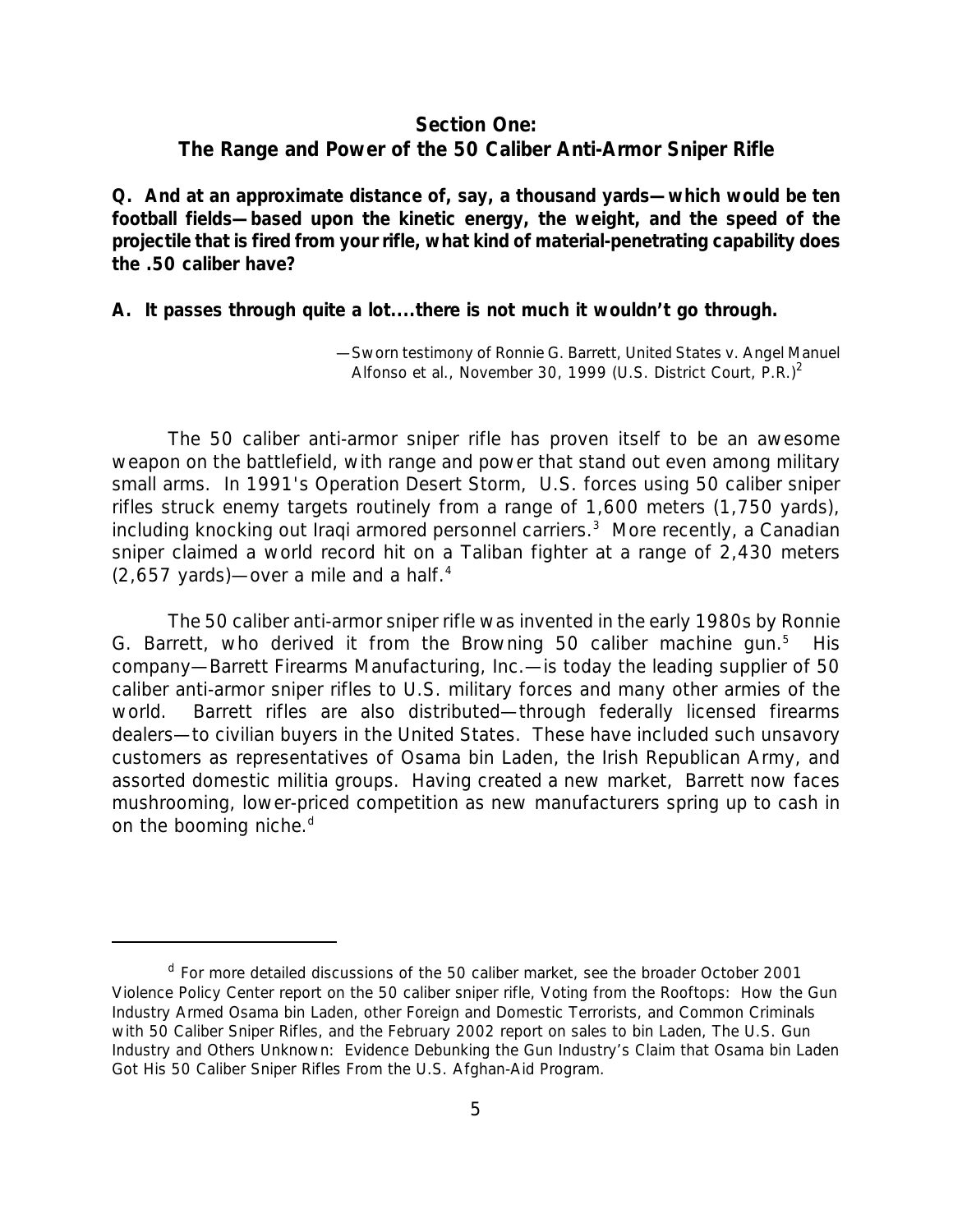#### *An Anti-Armor Weapon of War*

In the face of widespread concern about the free-wheeling sale of such weapons of war to the public, firearm manufacturers and their allies in the gun lobby invented a revised history of the 50 caliber anti-armor sniper rifle. They now claim that it was designed to meet the benign demands of civilian marksmanship competition. For example, Ronnie Barrett told an interviewer earlier this year, "Everything progresses to the next level. As the hobby advanced up, the .50 caliber was the next advance."<sup>6</sup>

However, the written record of Barrett's invention and his early marketing strategy reveals that in fact the 50 caliber rifle was not designed as a recreational toy to meet the demands of any "hobby." On the contrary, the record created by Barrett himself shows that his new gun was always primarily intended to be a weapon of war. And—as the next section will describe in detail—jet aircraft, helicopters, as well as light armor were always intended to be among its principal targets.

Thus, Ronnie Barrett's 1987 patent calls his new invention an "anti-armor gun." He described the rifle in his patent claim as a "shoulder-fireable, armor-penetrating gun. $17$  And he related the genesis of his anti-armor gun as follows:

The recoil and weight of the Browning M-2 heavy-barrel machine gun (50 cal.), belt-fed, make it unsuitable for firing from the shoulder. The bolt-fed sniper rifle of smaller weight and caliber will not penetrate armored targets. The bolts of guns of a caliber that will penetrate armored targets are often broken by recoil because of excessive strain on the lock lugs. Thus, there is a need for a light-weight, shoulderfireable, armor-penetrating gun that can stand up to heavy duty use. After extended investigation I have come up with just such a gun.<sup>8</sup>

Nowhere in his patent claim did Barrett make any mention of civilian target or hobby use for his "armor-penetrating" gun. Plainly put, the whole point of Barrett's new gun as described to the U.S. Patent Office was to put the armor-busting power of the 50 caliber machine gun into a rifle that could be fired from the shoulder. In fact, a contemporary photograph of the young inventor shows him doing just that—firing the "bullpup" version of his new 50 caliber anti-armor gun from the shoulder.<sup>e</sup>

<sup>&</sup>lt;sup>e</sup> As the next section will explain in more detail, this photograph has special significance, because defenders of the 50 caliber sniper rifle often claim that it is too bulky and its recoil too great to fire from the shoulder. This claim is refuted both by the early photo of Ronnie Barrett and by a video clip from the Barrett Internet web site, both of which show the bullpup model of the 50 caliber anti-armor sniper rifle being fired standing, from the shoulder.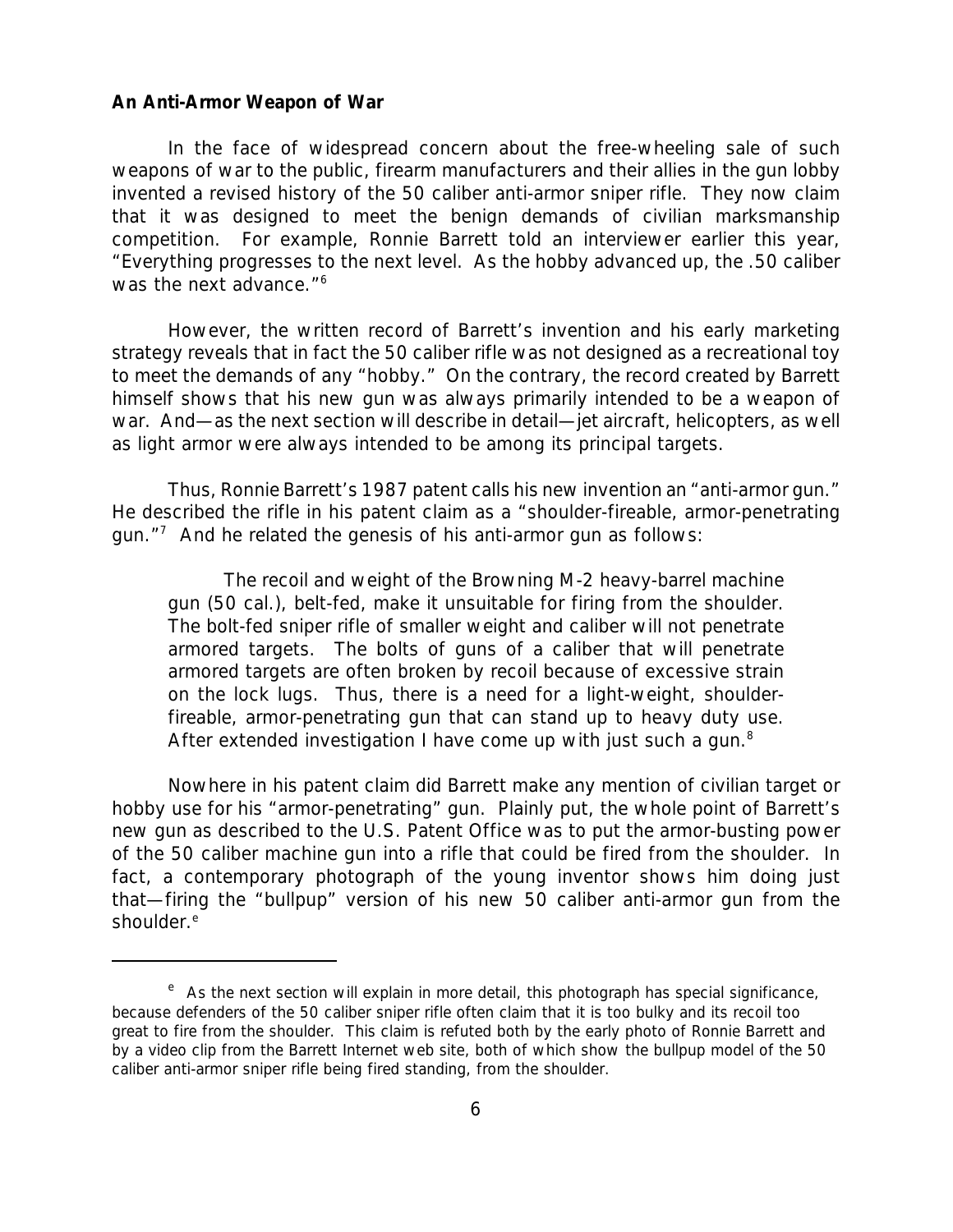

Contrary to a common assertion, some models of the 50 BMG sniper rifle can be fired from the shoulder. This photo from the mid-1980s shows a person alleged to be the inventor of the 50 caliber anti-armor rifle firing a short, or "bullpup," version of the rifle from his shoulder. One article posted on the manufacturer's Internet web site stated that this model was designed specifically to shoot down helicopters in Afghanistan during the war against Soviet occupation.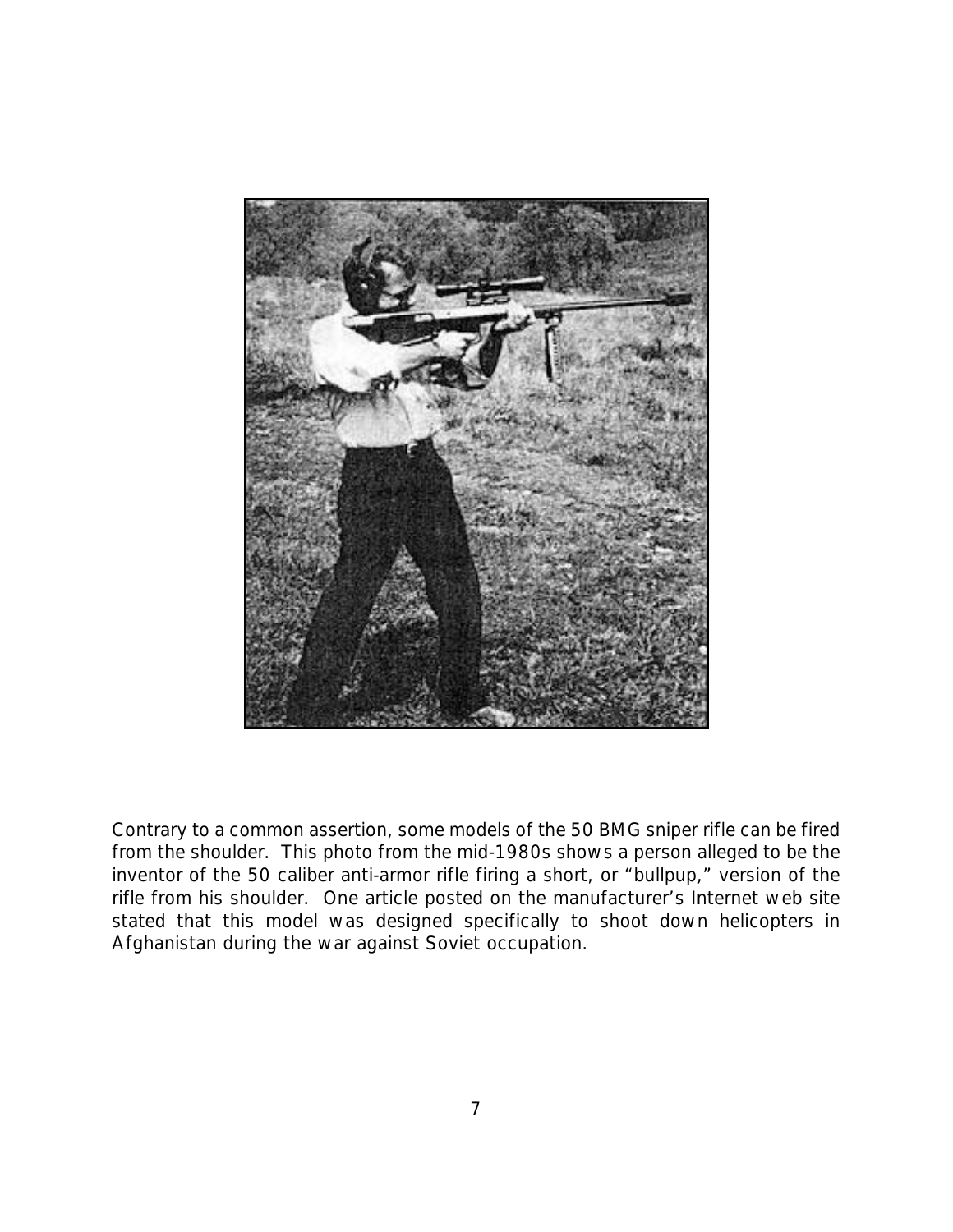Records from Barrett's federal firearms license file, obtained through the Freedom of Information Act (FOIA) from the federal Bureau of Alcohol, Tobacco, and Firearms (ATF), also make clear that his intention from the beginning was to market his newly designed 50 caliber anti-armor sniper rifle primarily to the military and law enforcement. Thus, the written report of the ATF agent who delivered Barrett's first federal firearms manufacturer's license to the company in 1984 states:

Mr. Barrett said that this is a sniper-type weapon, and he intends to try to market it to the U.S. military or police departments prior to considering sales to the public. He said that it will be quite expensive and probably of interest only to collectors. He said that the number manufactured will be limited unless a large military sale is possible.<sup>9</sup>

Note that from the very beginning Barrett described his new armor-piercing gun as a "sniper-type weapon." The gun lobby has tried vigorously to persuade the world that 50 caliber anti-armor rifles are not sniper rifles but sporting guns.<sup>f</sup> The documented word of the inventor himself—present at the creation—shreds that argument.

#### *Extended Range and Accuracy*

Advertising, military manuals, the writings of experts, and civilian owner comments all demonstrate that 50 caliber anti-armor sniper rifles are accurate at ranges of at least 1,000 yards, and in the hands of a trained marksman, nearly 2,000 yards. "With confirmed hits out to 1800 meters, the Barrett model 82A1 is battle proven," Barrett Firearms states in its promotional brochure.<sup>10</sup> In fact, U.S. forces using Barrett M82A1s routinely engaged Iraqi forces out to a range of 1,600 meters  $(1,750 \text{ yards})$  during the 1991 Gulf War.<sup>11</sup> Another manufacturer, Aurora Tactical, says that its Model 650 Special Light Anti-Materiel Rifle (SLAMR) "enables a skilled marksman to deliver exceptionally accurate fire on targets in excess of 1500 yards."<sup>12</sup>

#### *Destructive Power*

The 50 caliber sniper rifle's threat is a blend of long range and massive power. Here is Barrett's description of the power of its Model M82A1, widely available on the civilian market, to destroy airplanes and other "sophisticated targets."

f See the May 1999 VPC report, *One Shot, One Kill*, pp. 9-11 for a detailed discussion of the gun industry's deliberate (and admitted) program of semantic evasion, in which sniper rifles are transformed into "tactical rifle," "long range rifle," "sharpshooter rifle," "match rifle," etc., and thus sanitized for marketing purposes.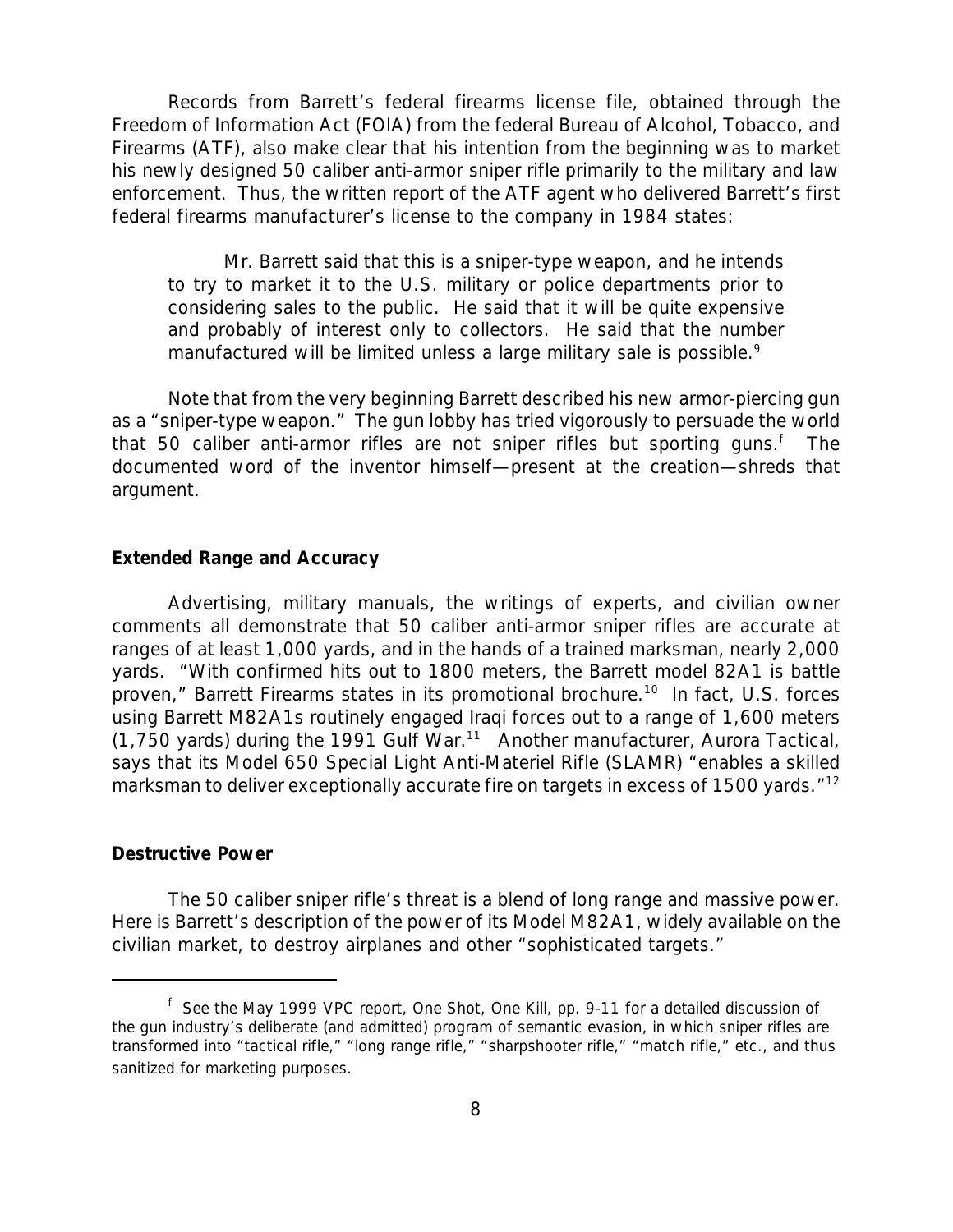This revolutionary .50 caliber semi-automatic rifle allows sophisticated targets to be destroyed or disabled by a single soldier. Armored personnel carriers, radar dishes, communications vehicles, aircraft and area denial submunitions are all vulnerable to the quick strike capability of the Barrett 82A1. With decisive force and without the need for the manpower and expense of mortar or rocket crews, forces can engage the opposition at distances far beyond the range of small arms fire....The advantages are obvious when you consider that many of the same targets for rocket and mortar fire can be neutralized with M33 ball, API M8 or Multipurpose ammunition.<sup>13</sup>

An excerpt from the U.S. Army's manual on urban combat also emphasizes the 50 caliber sniper rifle's ability to destroy materiel targets such as airplanes:

These heavy sniper rifles were originally intended as anti materiel weapons for stand-off attack against high-value targets, such as radar control vans, missiles, parked aircraft, and bulk fuel and ammunition storage sites....It is their ability to shoot through all but the heaviest shielding material, and their devastating effects, that make them valuable psychological weapons.<sup>14</sup>

#### *50 Caliber Ammunition Available on U.S. Civilian Market*

Although originally designed for heavy military use, all types of 50 caliber ammunition are readily available to civilians in the United States—and thus easily available to foreign and domestic terrorists. This, of course, is wholly aside from the fact that military ammunition stocks also can be procured from underground sources.

Arms and ammunition—including such destructive items as M-16 assault rifles, machine guns, TNT, dynamite, plastic explosives, land mines, and hand grenades—are regularly stolen from U.S. military armories.<sup>15</sup> A recent U.S. Department of Justice Inspector General report revealed that even the FBI cannot account for hundreds of missing firearms.<sup>16</sup> Fifty caliber sniper rifles have proliferated in military forces around the world, and 50 caliber ammunition is made in more than 30 countries. Those foreign forces, including some that are less than friendly to the United States, have stocks of military ammunition that are available to any terrorist with the right connections. Arms and ammunition are also stolen from these foreign forces, friend and foe alike, sometimes on a staggering scale.<sup>17</sup>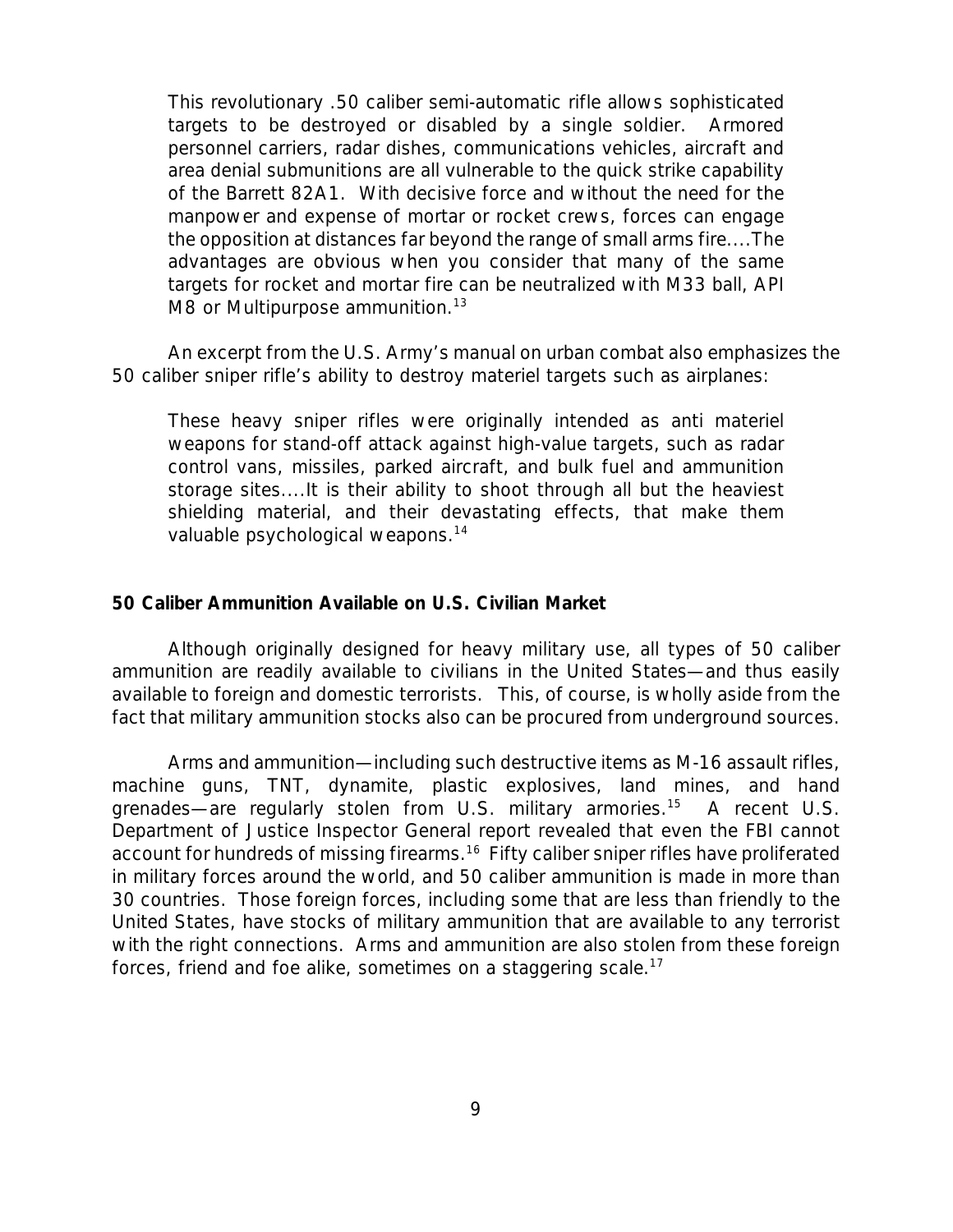

This graphic from a 1995 RAND report to the U.S. Air Force illustrates the long-range threat to aircraft from 50 caliber sniper rifles and other "standoff" weapons—those that can strike from beyond the range of typical small arms defensive fire. Civilian airports are markedly less well-protected than military airbases from such standoff attack.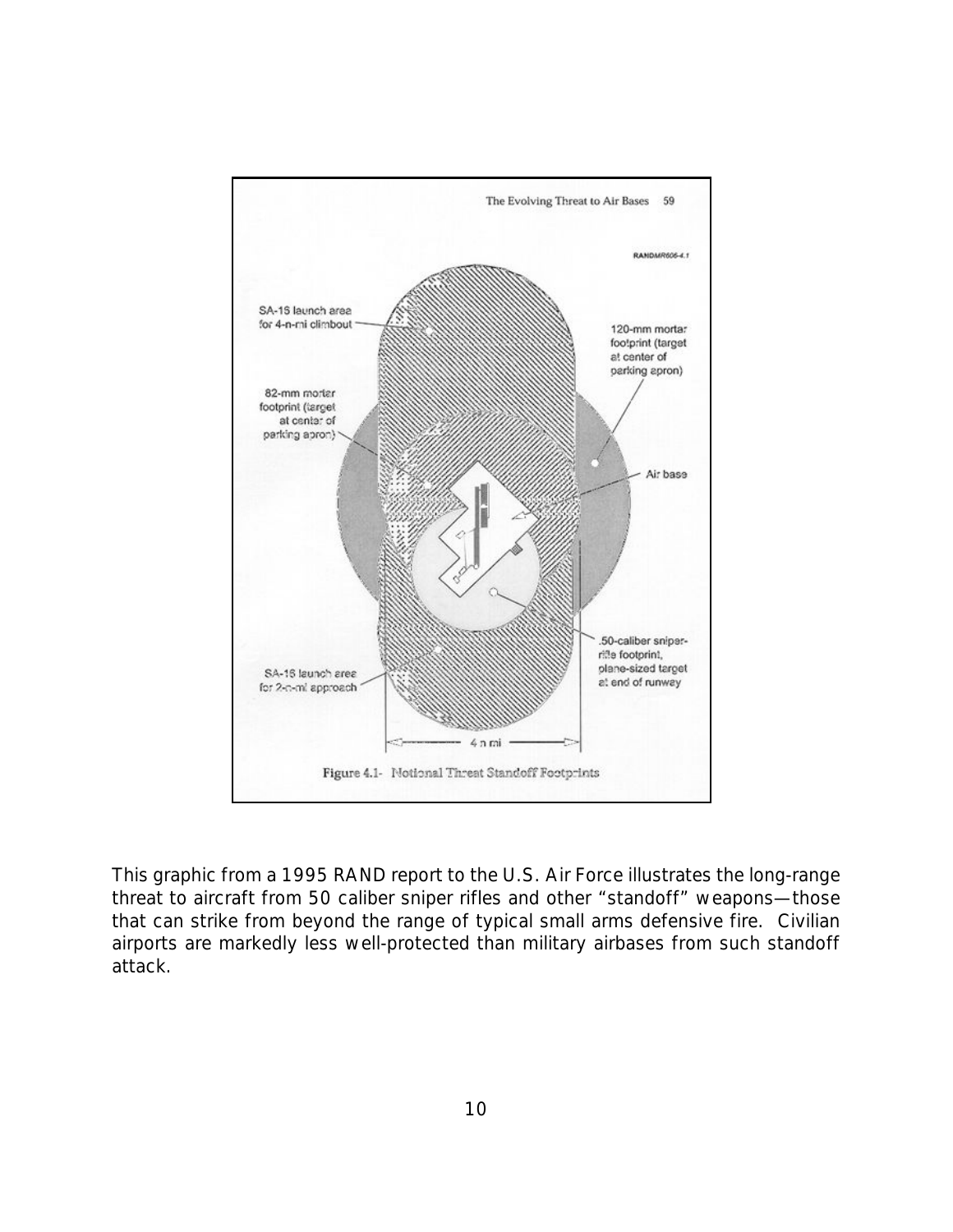The 50 caliber sniper rifle's performance is substantially enhanced by the use of ammunition specially designed to destroy hard targets—ammunition that makes the rifles what expert Mark V. Lonsdale calls "a cost effective way to engage the enemy's high-tech equipment, light skinned vehicles and aircraft, especially when compared to the cost of hitting the same targets with rocket or mortar fire."<sup>18</sup>

*Armor-piercing and incendiary ammunition.* The U.S. Army says that the basic 50 caliber armor-piercing round is designed for use "against armored aircraft and lightly armored vehicles, concrete shelters, and other bullet-resisting targets."<sup>19</sup> The armor-piercing effect is achieved by the bullet's design, which wraps a hardened core of a substance like manganese-molybdenum steel with a softer metal jacket.<sup>20</sup> Incendiary ammunition is self-descriptive, used for "incendiary effect, especially against aircraft."<sup>21</sup> In other words, it sets things like airplanes, fuel, and other combustible materials on fire.<sup>9</sup> Tracer ammunition, familiar to the public from scenes of night combat, leaves a visible trail of incendiary light. Variant rounds combine armor-piercing, incendiary, and tracer effects.<sup>22</sup>

*Saboted Light Armor Penetrator (SLAP) Ammunition.* Designers of anti-armor ammunition have long used the idea of replacing a given caliber gun's projectile with a projectile of smaller diameter but more dense material. In order to seat the smaller projectile in the larger ammunition case, and to gain the necessary spin from the gun's rifled barrel, the projectile is wrapped in a "sabot" or "shoe." The shoe rides the length of the gun's barrel, then drops away from the projectile when it exits the barrel. The much higher velocity of a "saboted" round enhances its armor-piercing performance.

The U.S. Marine Corps sponsored development of 50 caliber SLAP ammunition in the 1980s, and it was used in 1991 during the Gulf War's Operation Desert Storm. It uses a .30 inch heavy metal (tungsten) penetrator in a plastic shoe, which is .50 inch in diameter. "Since the mass of the saboted penetrator is much lighter in weight than normal ball .50 caliber ammunition, SLAP's velocity can be significantly and safely increased," according to the Marine Corps. "This produces a very fast round with a very flat trajectory which enhances hit probability...and extends the light armor capability...significantly."<sup>23</sup>

According to Winchester, the civilian contractor that developed the 50 caliber SLAP round, it delivers "superior and proven performance against lightly armored vehicles and armoured [sic] attack helicopters at ranges up to 1500 meters.<sup>"24</sup> Clearly, a round that has "proven performance" against an armored attack helicopter

<sup>&</sup>lt;sup>g</sup> Fifty caliber sniper rifles have been banned from some public shooting ranges because of fires set by enthusiasts firing various types of incendiary rounds.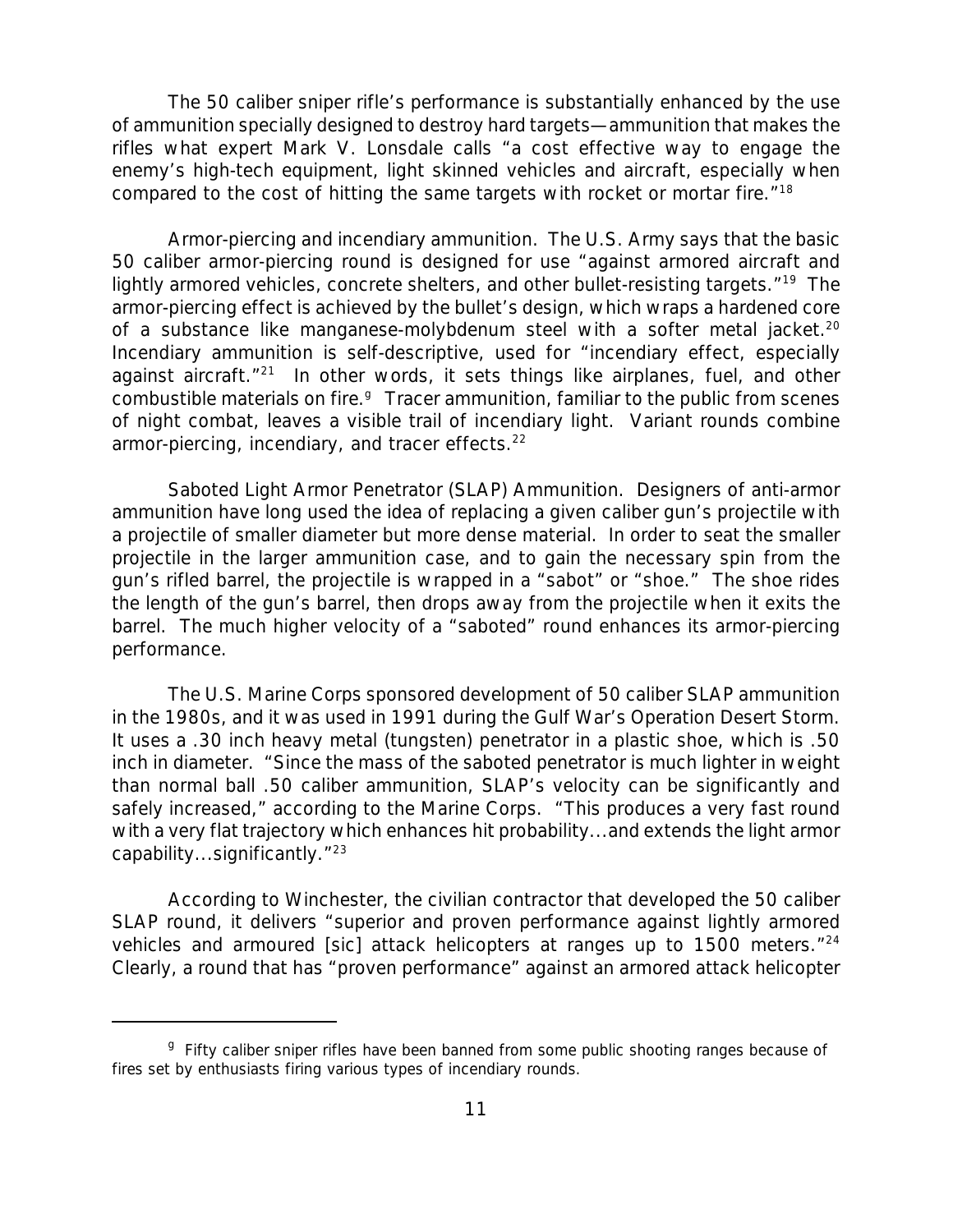

This ad from the August 2, 2002, edition of *Gun List* newspaper demonstrates how easy it is to buy 50 BMG armor-piercing ammunition on the civilian market. In addition to over-the-counter sales, other common sources of 50 BMG armor-piercing ammunition include sales by ammunition dealers through their Internet web sites, sales by individuals through Internet "auction" sites, individual and dealer offers of ammunition for sale on special interest bulletin boards, firearm accessory specialty catalogs, and person-to-person transactions at any number of venues, including gun shows.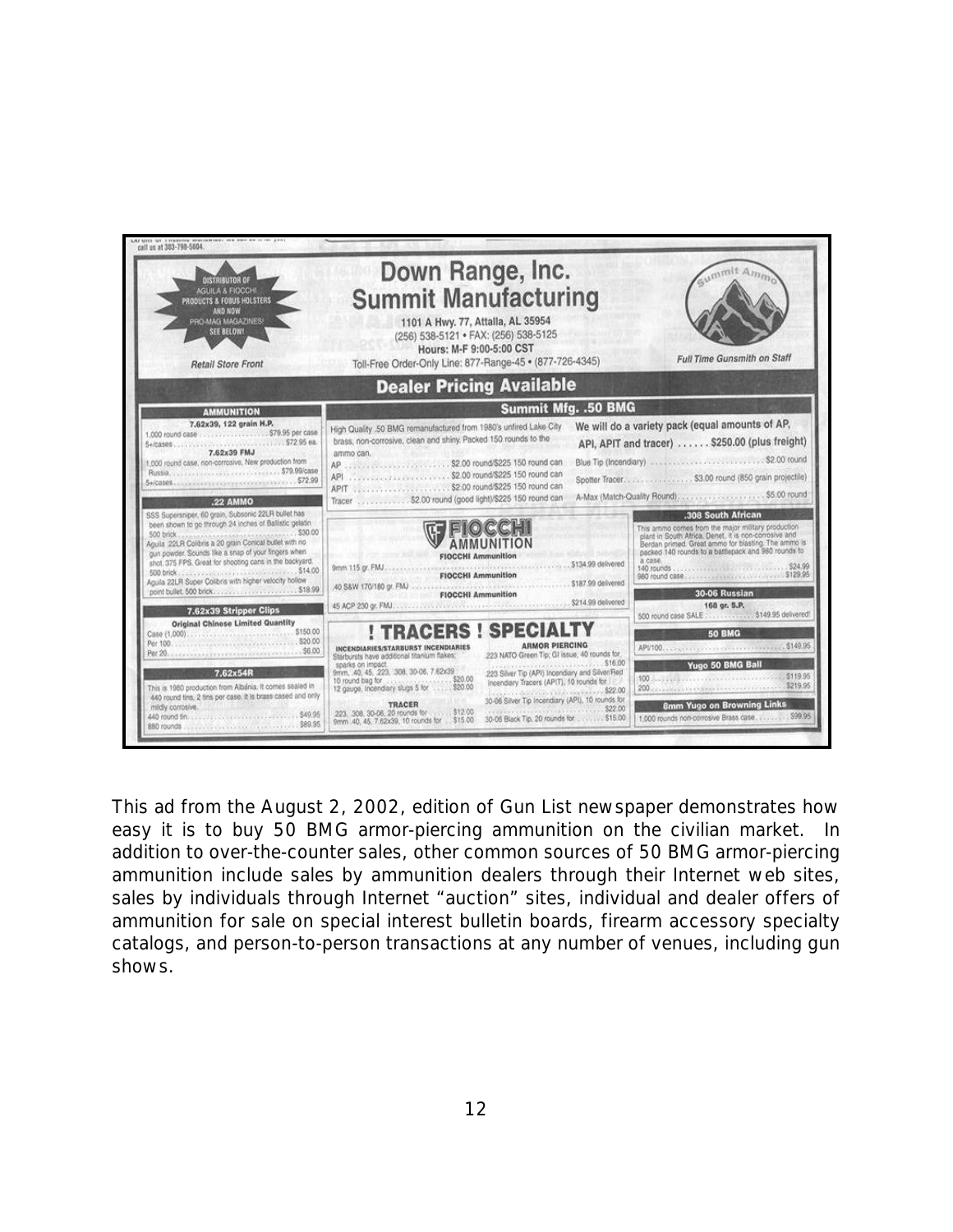at 1,600 yards is, in the hands of any terrorist group, a clear threat to every form of commercial aviation, including scheduled airliners, executive jets, and helicopters.

*Raufoss Multipurpose (armor-piercing, explosive, incendiary) Ammunition.* The crown jewel of 50 caliber sniper rifle ammunition is the Raufoss multi-purpose round, developed by a Norwegian company and manufactured under license by several companies, including Winchester. Said by experts to be the most popular round with U.S. military snipers,<sup>25</sup> it was used to devastating effect by U.S. forces in the 1991 Gulf War.

Designated the MK211 by the U.S. military, the round combines armor-piercing, explosive, and incendiary effects and uses a "highly effective pyrotechnically initiated fuze...[that] delays detonation of the main projectile charge until after initial target penetration—moving projectile fragmentation and damage effect inside the target for maximum anti-personnel and fire start effect.<sup>"26</sup> According to its developer, Nordic Ammunition Company (NAMMO), the round can be used in "sniper rifles similar to [the] Barrett M82A1," has "the equivalent firing power of a 20 mm projectile to include such targets as helicopters, aircrafts [sic], light armour vehicles, ships and light fortifications," and can ignite JP4 and JP8 military jet fuel.<sup>27</sup>

According to the Marine Corps, the Barrett "M82A1A...fires the .50-caliber RAUFOSS ammunition, which contains a tungsten penetrator and a more powerful explosive charge than the API ammunition...it has penetrated an inch of steel at 2000 yards."<sup>28</sup> Jane's *International Defense Review* estimates that the round is "probably capable of disabling a man wearing body armor who is standing behind the wall of a house at 2,000m.... (and) can perforate the foundation of a high-rise building (20cm reinforced concrete) at 400m."<sup>29</sup> Reasonable persons probably would agree that blasting through 20 centimeters (7.87 inches) of reinforced concrete from four football field's distance is an impressive performance.

### *Availability of Specialized 50 Caliber Ammunition on U.S. Civilian Market*

The implications of the potential uses against civilian aviation facilities to which a terrorist might put 50 caliber armor-piercing, incendiary, SLAP, or Raufoss ammunition can only be described as frightening. Yet all of these types of ammunition are available on the U.S. civilian market. SLAP is less frequently offered than ball, armor-piercing, and incendiary variants, and Raufoss is rarely offered publicly. Nevertheless, the VPC has documented public offerings and apparent sales in the civilian market of all the varieties discussed above.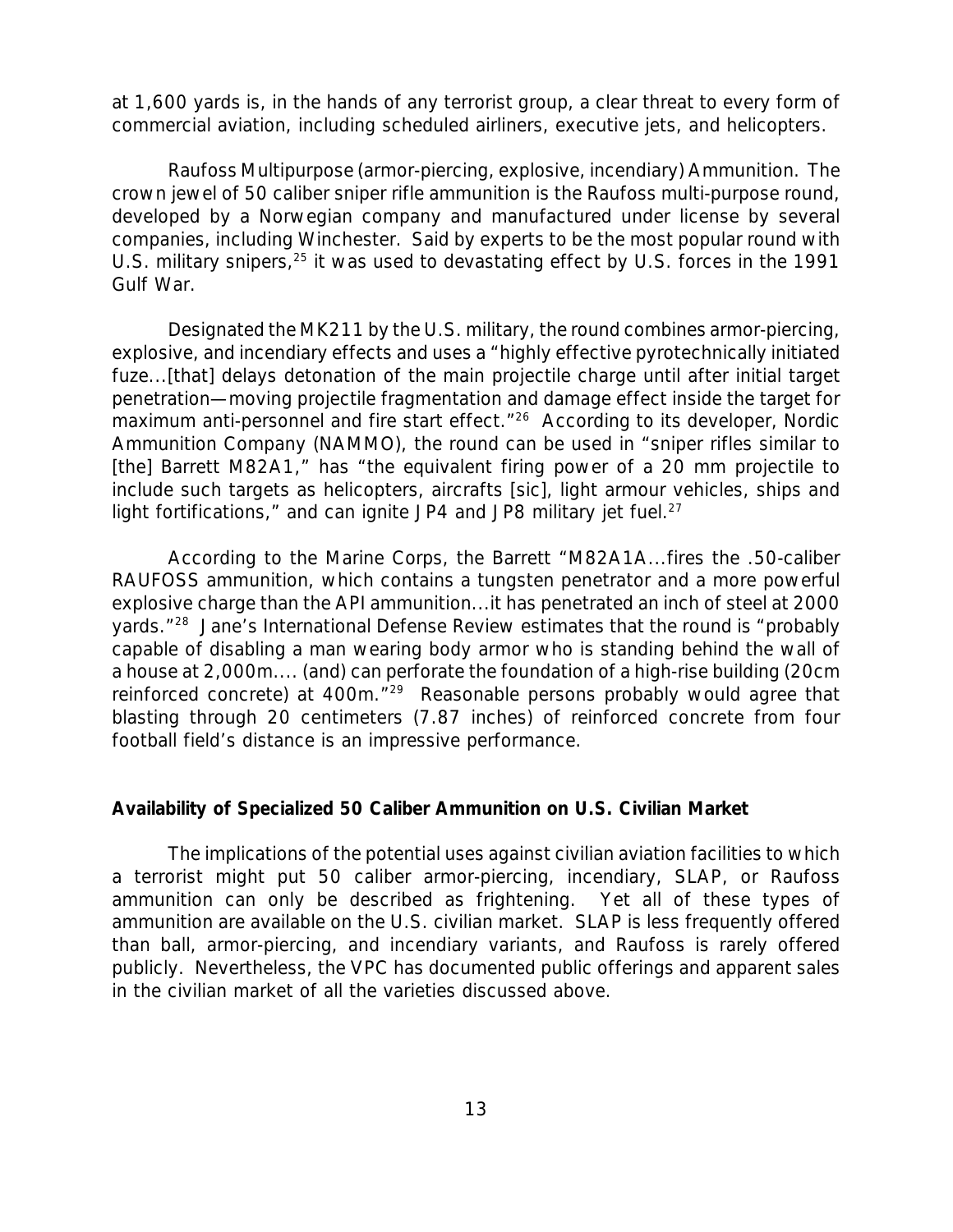# *Section Two: The Threat of the 50 Caliber Anti-Armor Sniper Rifle to Aviation Targets*

*The accuracy of the Model 82A1 makes possible the placement of the shot in the most vulnerable area of the target. The compressor sections of jet engines or the transmissions of helicopters are likely targets for the weapon, making it capable of destroying multi-million dollar aircraft with a single hit delivered to a vital area.*

> —Barrett Firearms Manufacturing Inc. brochure advertising its Model 82A1 50 caliber sniper rifle

Today's civil aviation system is a prime target for terrorism, and 50 caliber antiarmor sniper rifles are an ideal tool for terrorist attacks on airplanes, helicopters, their attendant fuel trucks, tank farms, and airport facilities, including control towers.

The first terrorist mid-air bombing of an airliner took place in 1949.<sup>30</sup> But terrorists did not begin to target civil aviation intensively until the mid 1960s—the first armed assault on an airliner took place in June 1968, and the first terrorist hijacking for political extortion in July 1968.<sup>31</sup> Although the number of attacks on airliners peaked in the 1980s and has declined since then, the number of casualties has steadily increased (even excepting the catastrophic consequences of September 11, 2001).<sup>32</sup> In other words, terrorist attacks on civil aviation have become more and more deadly over the last four decades.

Terrorism experts have noted two important facts about terrorism and aviation security that are directly relevant to the threat of 50 caliber anti-armor sniper rifles.

First, when authorities put terrorism countermeasures into place, terrorists develop new techniques to overcome them. For example, when metal detectors made it more difficult to carry guns onto airplanes, hijackers began blowing airplanes up.<sup>33</sup> A fatal shooting at an El AI ticket counter in the Los Angeles airport on July 4 this year ignited discussion of the same phenomenon by politicians and security officials, leading to the observation by terrorism expert Brian Jenkins, "To protect the airport itself, one has to decide where you draw the security line."<sup>34</sup>

Second, security officials have consistently failed to anticipate new forms of terrorist attack on aviation. One authoritative study of terrorism and commercial aviation concluded, "A look at the history of attacks on commercial aviation reveals that new terrorist methods of attack have virtually never been foreseen by security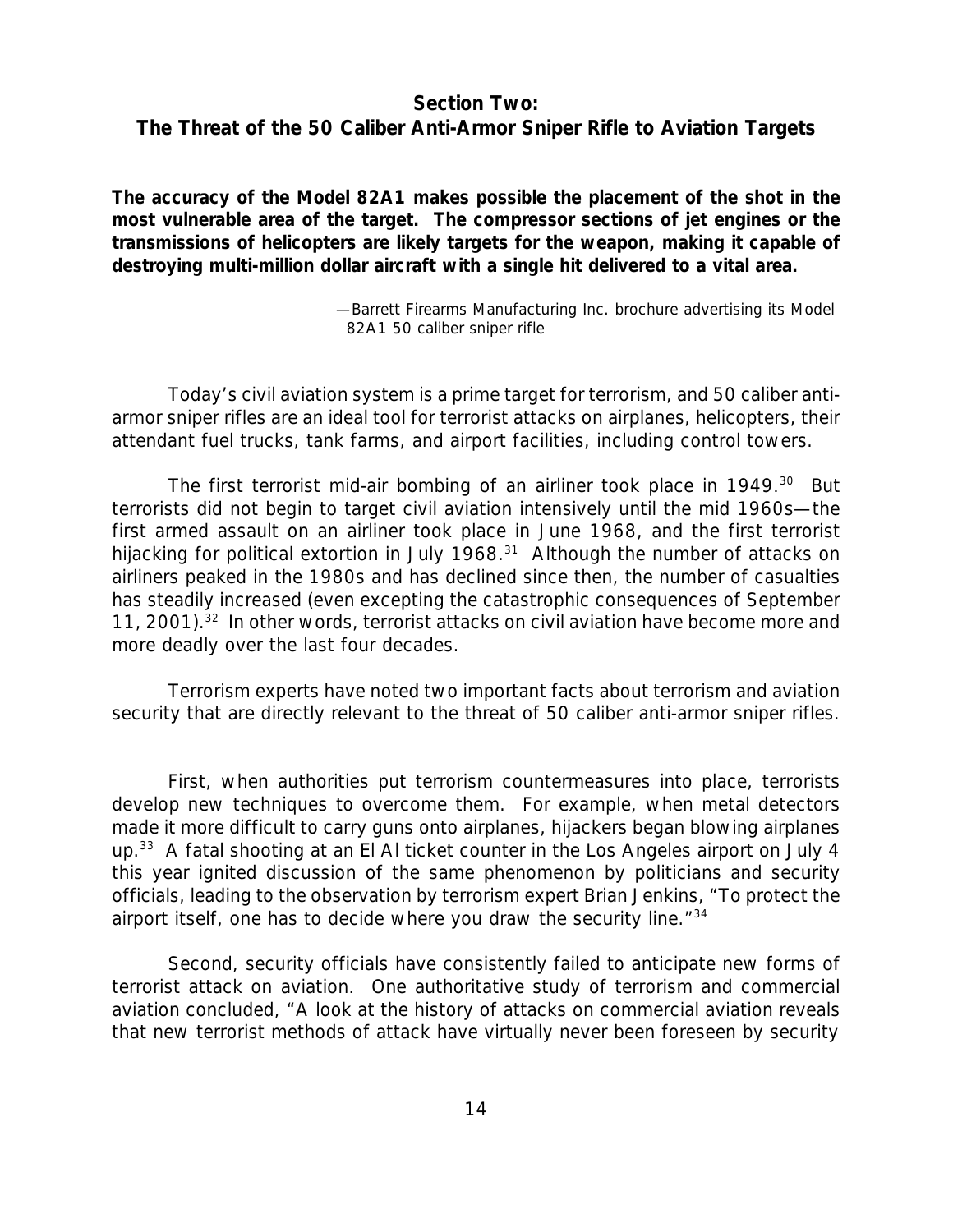authorities....the terrorists have not been torpid. They have looked for new ways to circumvent the security system."<sup>35</sup>

Both of these facts underscore the danger of attack by terrorists using 50 caliber anti-armor sniper rifles. As authorities strengthen screening aimed at passengers, visitors, explosives, and firearms, the security perimeter is pushed out from the terminal. Terrorists will look for ways to attack from beyond the expanded perimeter. Thus, the 2,000 yard effective range of the 50 caliber sniper rifle becomes painfully relevant, because it is an easily obtained weapon to attack with great effect from beyond the security perimeter. As Barrett Firearms Manufacturing itself states in a promotional brochure, its 50 caliber anti-armor sniper rifle "has the ability to engage the enemy at ranges far beyond those at which small arms can return fire."<sup>36</sup>

True to form, the nation's principal civil security officials remain at best uninformed and at worse indifferent to this obvious and potentially devastating new terrorist method that fits the bill perfectly—the 50 caliber anti-armor sniper rifle.<sup>h</sup>

#### *Specifically Designed to Destroy Aircraft and Helicopters*

The 50 caliber anti-armor sniper rifle was designed in large part specifically to destroy aircraft from long range, beyond a security perimeter. Thus, gun expert Ian V. Hogg<sup>i</sup> described the weapon's initial reception:

The Barrett company were the first to introduce a production .50 sniping rifle, when this weapon appeared in 1983. There was a good deal of scepticism at the thought of using such a heavy weapon for sniping but, after Barrett pointed out that the object was to wreck several

<sup>&</sup>lt;sup>h</sup> The Violence Policy Center sent copies of its earlier report, Voting from the Rooftops, to dozens of senior government officials when the report was first released. More recently, copies were sent with detailed cover letters to Attorney General John Ashcroft on May 28, 2002, and to FBI Director Robert S. Mueller, III on May 29, 2002. To date, neither Messrs. Ashcroft and Mueller, nor any other official charged with counter-terrorism in general or aviation security in particular, has evidenced any concern about the tangible terrorism threat posed by the 50 caliber anti-armor sniper rifle.

<sup>&</sup>lt;sup>i</sup> Hogg served 27 years in the British Army's Royal Artillery, the final six as Regimental Sergeant Major and instructor in ammunition and ordnance at the Royal Military College. Retiring as a Master Gunner, he was subsequently editor of *Jane's Infantry Weapons* for 22 years, and has authored or edited more than 140 books. Ian V. Hogg and John S. Weeks, *Military Small Arms of the 20th Century (7th Edition)* (Krause Publications, Wisconsin, 2000), back cover. The National Rifle Association describes him as "acclaimed" in its promotion of *Military Small Arms* on its Internet web site. See, http://store.nrahq.org, downloaded July 31, 2002.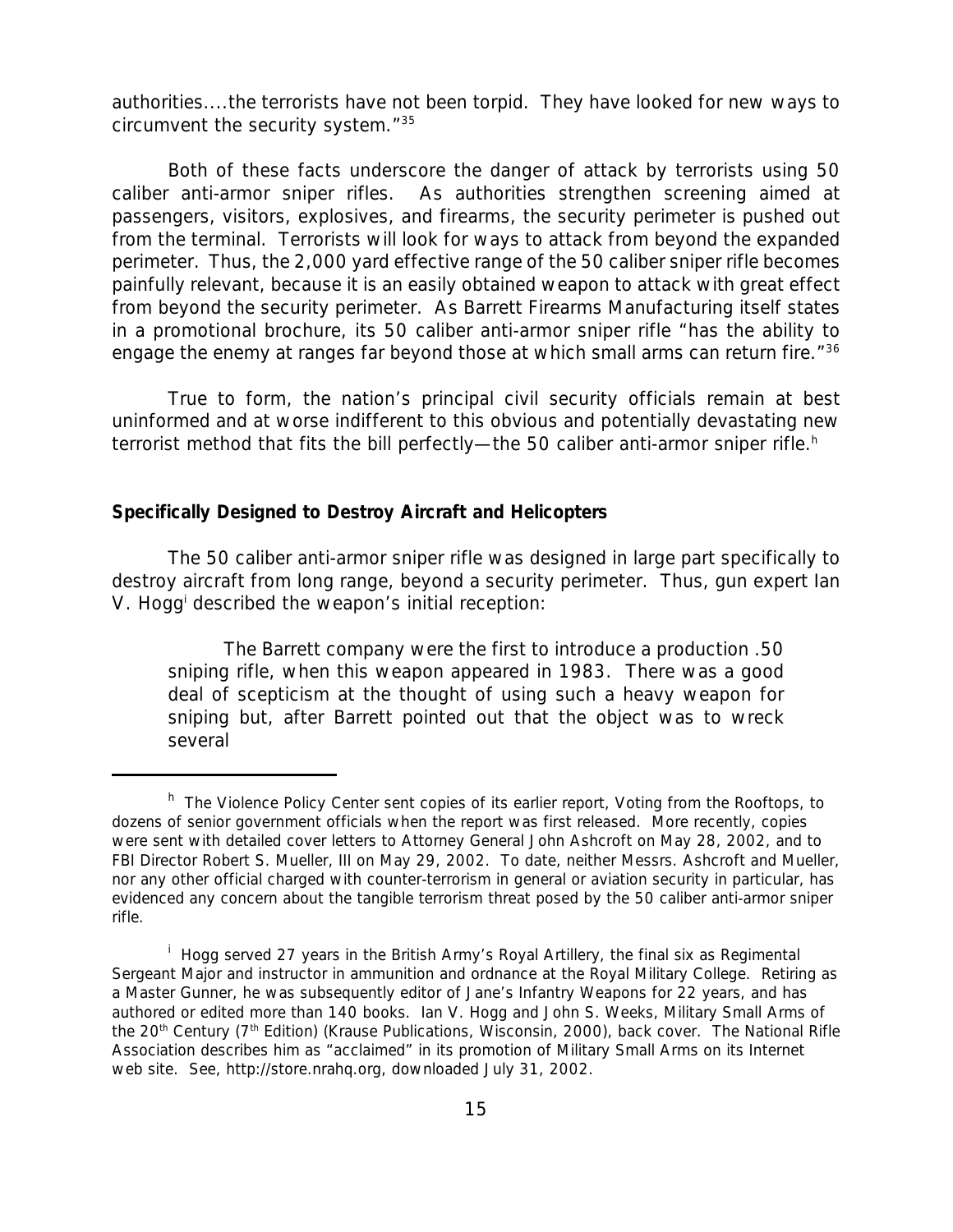million dollars' worth of jet aircraft with one or two dollars' worth of cartridge, the whole thing began to make more sense and the idea spread.<sup>37</sup>

Hogg's description is borne out by early Barrett promotional material that directly stated the new anti-armor rifle's usefulness against aviation targets. For example, an undated brochure (apparently, however, from about 1984), obtained from the firm's ATF licensing file states:

The Model 82A1 is designed to provide extreme accuracy at extended ranges with standard military ammunition....The accuracy of the Model 82A1 makes possible the placement of the shot in the most vulnerable area of the target. The compressor sections of jet engines or the transmissions of helicopters are likely targets for the weapon, making it capable of destroying multi-million dollar aircraft with a single hit delivered to a vital area. The cost-effectiveness of the Model 82A1 cannot be overemphasized when a round of ammunition purchased for less than 10 USD can be used to destroy or disable a modern jet aircraft.<sup>38</sup>

The same brochure boasts that the accuracy of the 50 caliber sniper rifle "enables it to place more rounds on target in the same time than the M2HB [machine gun] firing full automatic while expending approximately one third of the ammunition."<sup>39</sup> Inventor and manufacturer Ronnie G. Barrett elaborated on these capabilities of his company's 50 caliber anti-armor sniper rifle more recently in sworn testimony during a 1999 federal criminal trial.<sup>j</sup> He testified that a shooter could empty the rifle's standard 10-round magazine in less than one minute—even taking the time to regain a sight picture of the target after every shot, the shooter would take only about three to four seconds between each shot, and thus could empty the magazine in 30 seconds or less. Two snipers firing simultaneously could, he testified, fire more rounds in a "much shorter" period of time.<sup>40</sup>

Barrett also testified that at a distance of 1,000 yards (10 football fields) the 50 caliber anti-armor sniper rifle could penetrate the fuselage, engines, and cockpit windows of a commercial aircraft.<sup>41</sup>

Other manufacturers have made similar anti-aircraft claims for their 50 caliber

<sup>&</sup>lt;sup>j</sup> It is interesting to note the anomaly that all machine guns are currently strictly regulated under the federal National Firearms Act, but the 50 caliber sniper rifle—that Barrett claims can deliver more accurate fire over long range than the 50 BMG machine gun—is not subject to the NFA.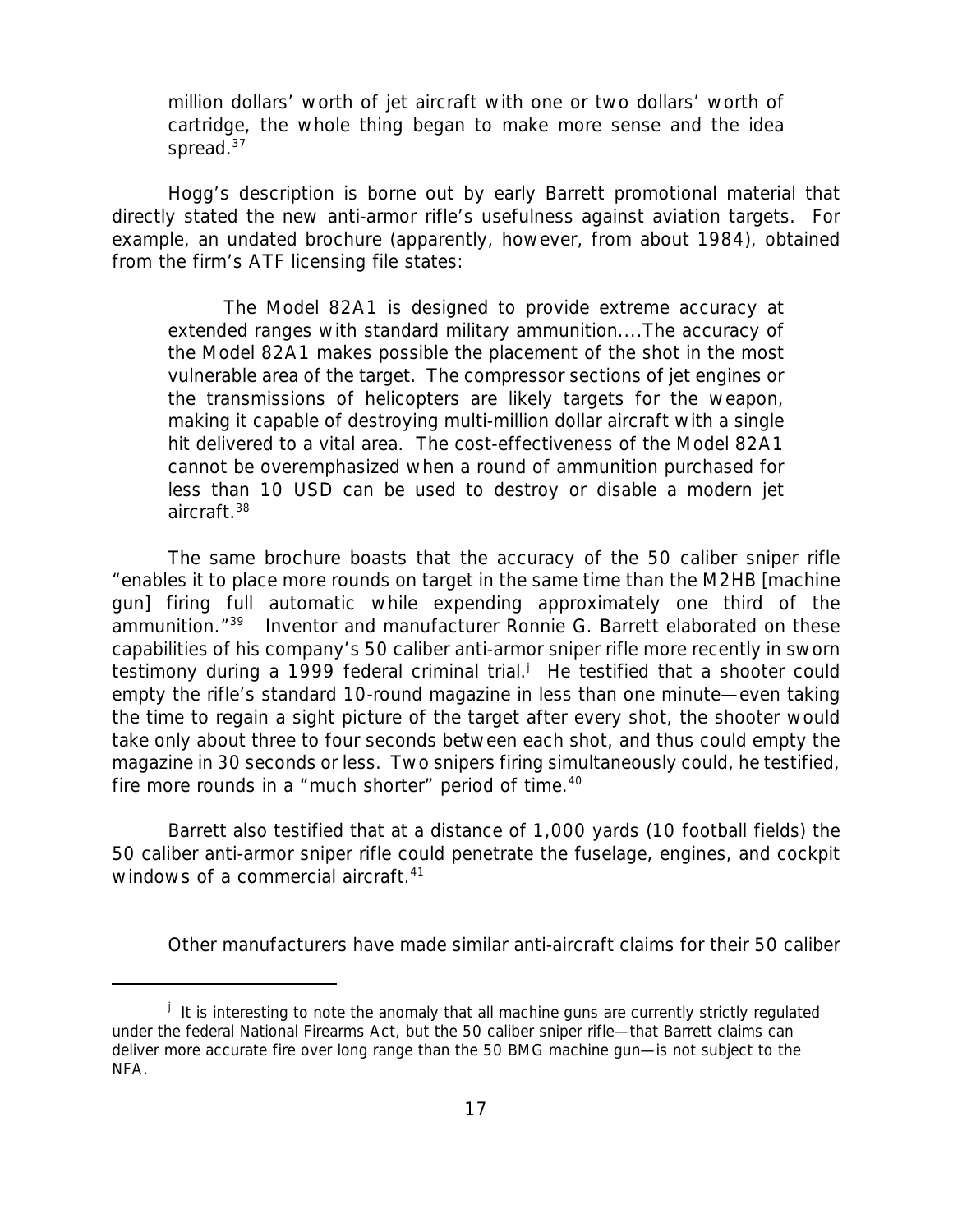weapons. For example, EDM Arms developed its Windrunner 50 caliber sniper rifle as an entrant in a U.S. Army competition for a new generation rifle termed the XM-107.<sup>42</sup> The Army specifications for the new rifle—posted on EDM Arms' web site—required it to be able to: "Attack various materiel targets such as parked aircraft...."<sup>43</sup> Although Barrett won the Army competition, E.D.M. states that its Windrunner model is "tactically superior to the Barrett XM-107."<sup>44</sup>

Tromix Corp., the manufacturer of the 50 AE AR-15—a hybrid form of 50 caliber rifle less powerful than the 50 BMG sniper rifle<sup>k</sup>—went so far as to publish photographs documenting a ballistic test that allegedly proved the capability of the round to penetrate the cockpit windshield of a McDonnell Douglas DC-9 jet airliner.<sup>45</sup>

#### *Bombs on the Ground—Aircraft and Aviation Facilities*

Given the capabilities of the 50 caliber anti-armor sniper rifle, and its designers' intent that aircraft and associated facilities be among its primary targets, it is no surprise that a 1995 RAND report identified 50 caliber sniper rifles as a serious threat against the security of U.S. Air Force bases.<sup>46</sup> After noting the success of Barrett sniper rifles with Raufoss bullets against light armored vehicles in the 1991 Gulf War (discussed in Section One), the authors noted:

Such weapons also give light forces a portable and quite deadly option against parked aircraft....These rifles are effective against man-sized targets up to 1,600 meters away and could hit aircraft-sized targets at even greater ranges; one expert marksman has reported consistently hitting 8-X-10-foot targets over 2 kilometers distant. Further improvements are undoubtedly on the way....The Barrett's popularity appears to be spreading beyond the 17 countries that now use it. It seems only a matter of time before these or similar weapons find their way into the arsenals of potential adversaries, if they have not already done so. $47$ 

k Tromix has since apparently gone out of business. "Looking for Tromix?," notice published on Teppo Jutsu LLC Internet web site, downloaded from http://www.teppojutsu.com/ newpage12.htm on August 20, 2002. The 50 Action Express (.50AE) ammunition that the Tromix rifle fired was originally developed as a handgun round and, despite its claimed impressive performance against aircraft cockpit windows, is nonetheless considerably less powerful than the 50 BMG round fired by the anti-armor sniper rifles with which this report deals. See ballistics tables (muzzle energy in ft. lbs.) in Ken Ramage (ed.), *Gun Digest 2003* (Krause Publications, Iola, WI, 2002), pp. 226, 229, for 50 BMG and 50 AE.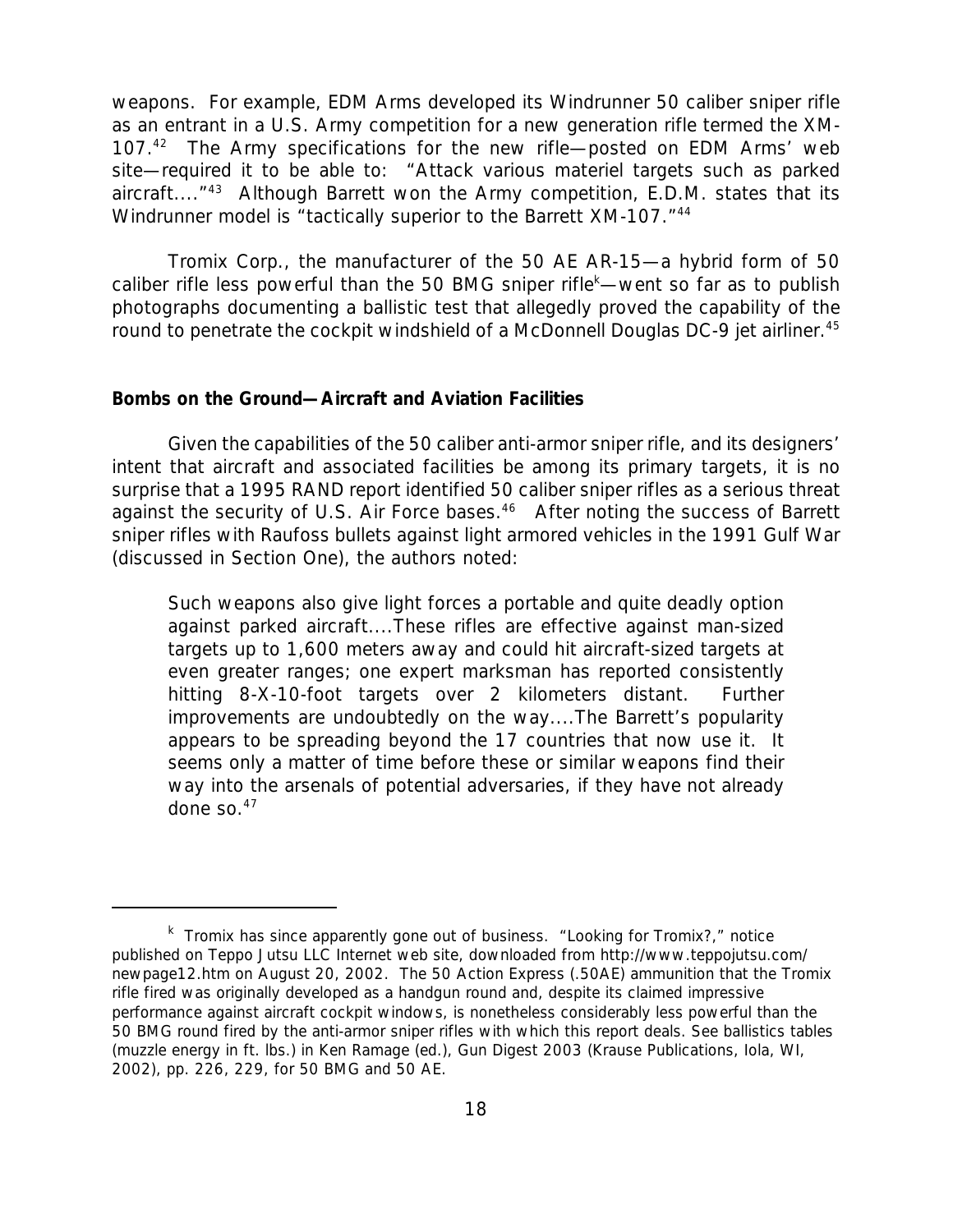

The manufacturer of a "hybrid" 50 caliber sniper rifle published this ad purporting to show the gun's ability to blast through aircraft windshields. The caliber round fired by the Tromix model, .50AE, was developed as a pistol round. It is much less powerful than the .50BMG rifle round used by the sniper rifles discussed in this report. Unfortunately, the more powerful 50BMG is also much more common than the 50AE rifle hybrid.



A 50 caliber sniper rifle attack against a civilian airfield using armor-piercing, incendiary ammunition—freely available on the civilian market—could set off a series of fratricidal explosions, as the fireball from one aircraft ignited another close to it. A book on 50 caliber sniper rifles published by a former U.S. Army officer describes in detail how a sniper mission would be carried out against parked military aircraft. The description includes drawing and diagrams. The book has received wide praise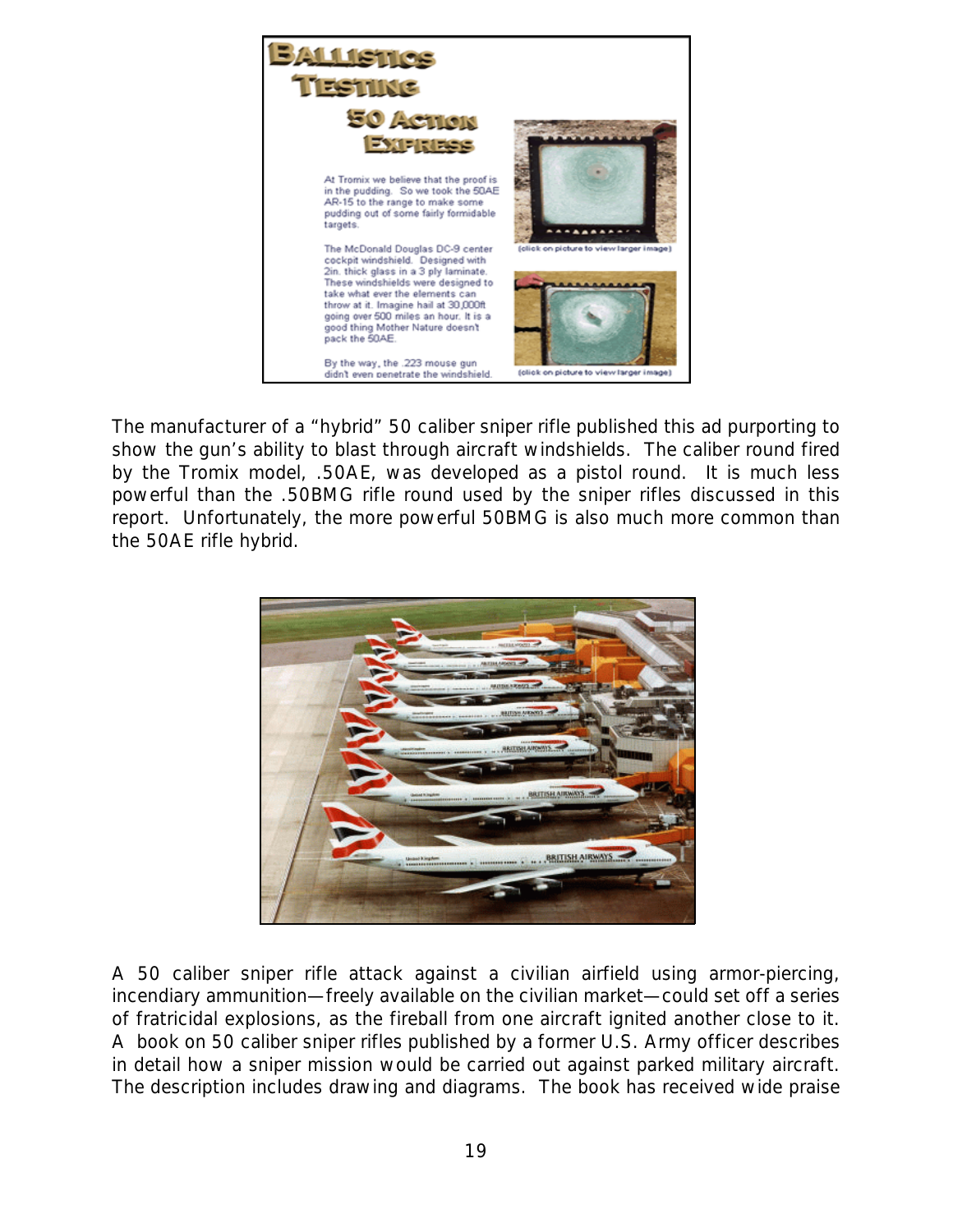from within the sniper enthusiast community.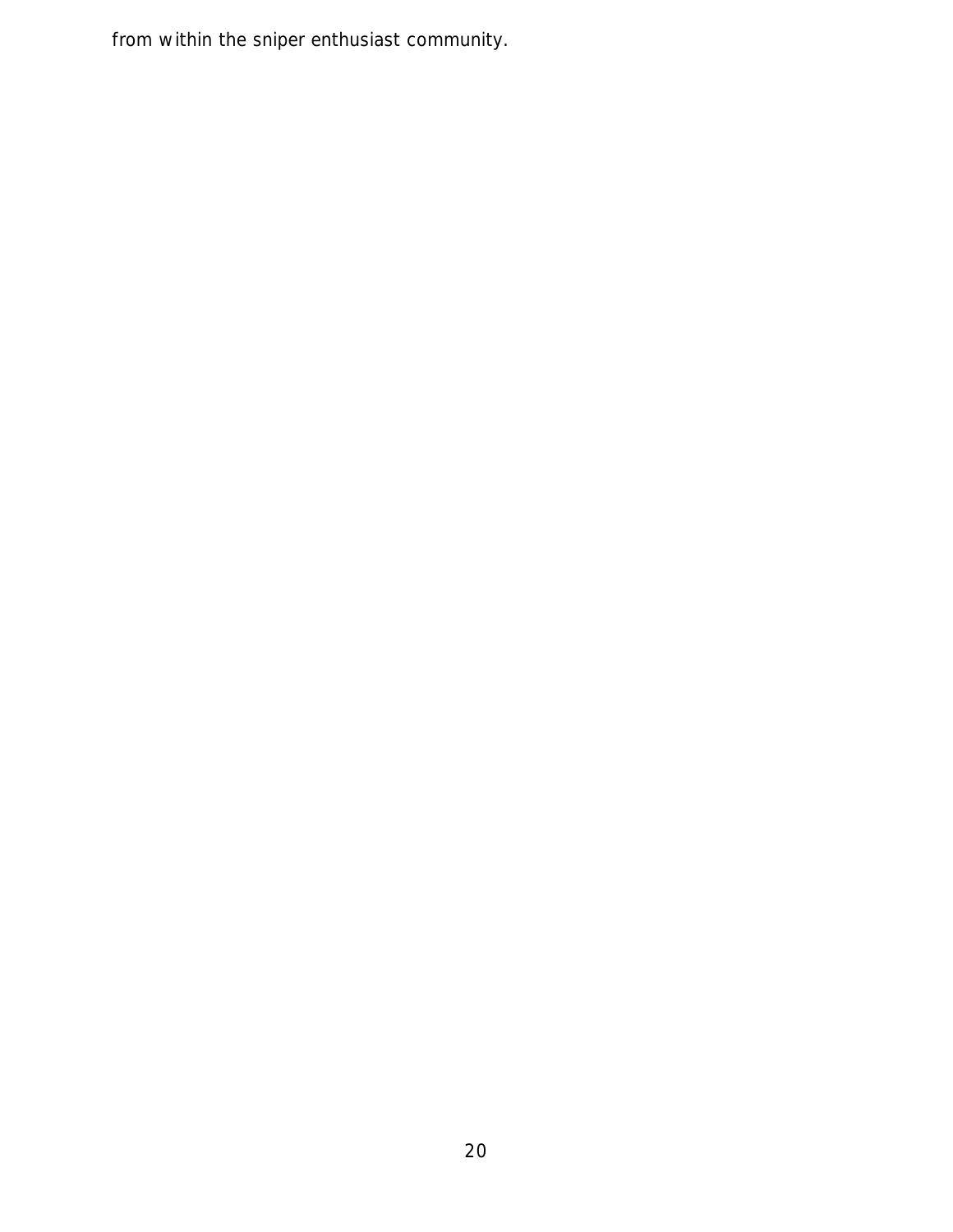This scenario of a terrorist attack with 50 caliber anti-armor sniper rifles is exactly that quoted from the Air Force's official magazine, *Airman*, in the introductory section to this report. And we now know that Barrett 50 caliber sniper rifles had in fact already made their way into the arsenal of at least one real adversary*—*al Qaeda—even before the RAND report was written. In other words, all of the elements of a potential terrorist attack against aviation targets, as warned by RAND and portrayed by the Air Force in its official magazine, are in place.

In light of the .50's capabilities, the RAND report's description of the variety of targets at a typical air base is quite sobering when one realizes that similar targets are plentiful, and much less well-defended, at any civilian airfield:

An air base is a classic "target-rich environment." Besides the aircraft themselves, air bases offer fuel-storage facilities, munitions bunkers, the control tower and operations center, navigation aids, crew housing, maintenance facilities, and aerospace ground equipment....Fuel storage has proven to be particularly vulnerable to attack. Storage tanks are large, thin-skinned targets that, for routine safety purposes, are often placed on the base periphery. This location, however, exposes them to attack from direct-fire weapons....off-base tank farms are generally even more vulnerable than fuel-storage sites on-base.<sup>48</sup>

Putting aside the terrorist threat to U.S. military air bases at home and abroad, it takes no imagination to project the identical threat to civilian airports. They too have all the targets of air bases (except munitions bunkers). It is clearly possible to shoot down some aircraft at certain points of flight, a subject discussed below. But the gravest threat of attack may well be the simpler and easier scenario described in *Airman*—turning aircraft and fuel trucks into enormous bombs by striking them at long range with incendiary or explosive 50 caliber ammunition.

In light of the September 11 attacks, the concept of jetliners being turned into bombs is no longer a foreign idea. As the publisher of a jet-fuel industry newsletter recently observed, if a commercial jet can be turned into a bomb in the air, "It's also a bomb sitting on the runway and...at the terminal."<sup>49</sup> A Boeing 747-400 has a maximum fuel capacity of 57,285 gallons.<sup>50</sup>

There are many such potential aviation targets in the United States. According

<sup>&</sup>lt;sup>1</sup> As noted in the *Airman* article quoted in the Introduction, the Air Force, if not civil aviation, has taken the threat seriously and is conducting countersniper training for its base security forces. See also, U.S. Force release, "Cops Graduate from Second Countersniper School," 17 August 2001, quoted in *Regulatory Intelligence Data.*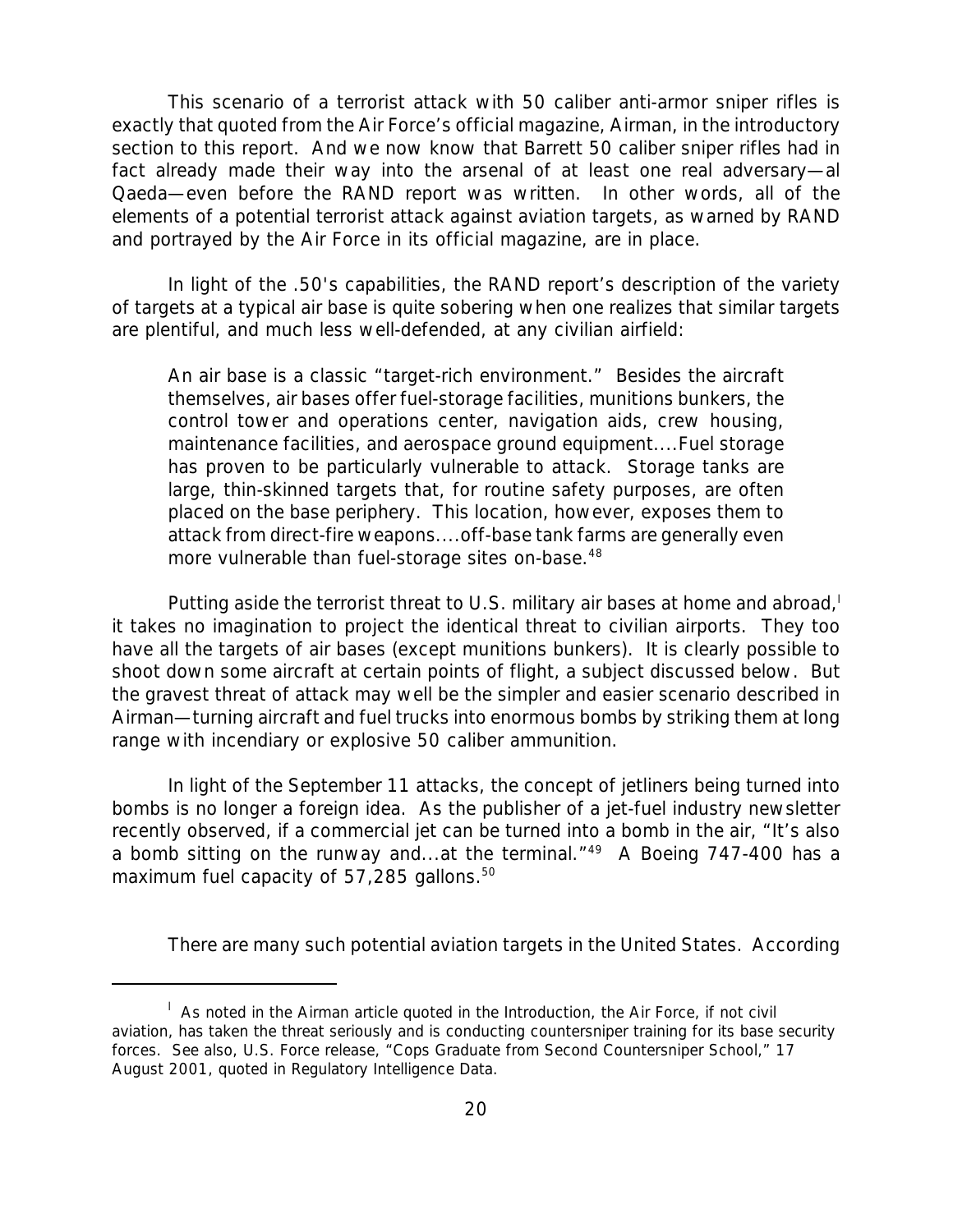to the Federal Aviation Administration, in 2000 there were 651 airports in the United States "certificated" to handle air carriers with aircraft seating more than 30 passengers—of these, 563 airports were civilian and 88 military.<sup>51</sup> There are an average of 35,000 flights per day, and an average of 100 people on board those flights.<sup>52</sup> The number of potential passenger casualties from an explosion caused by a sniper attack on a single fully loaded jet could be as high as 550 in the case of a Boeing 777-300, for example.<sup>53</sup> This is wholly aside from the fratricidal effects of one aircraft exploding and setting fire to another, or attacks by multiple snipers on more than one aircraft.

It is therefore quite clear that an attack by one or more terrorist snipers, using destructive power as powerful as, but much more easily available and cheaper than, bomb materials or rockets potentially could devastate a commercial airfield in a matter of seconds.

The danger for national security policy and commercial aviation security is that many lay persons—including aviation industry experts themselves—are uninformed about the 50 caliber anti-armor sniper rifle's powerful reach, and continue to think of airport security simply in terms of keeping unauthorized personnel away from the immediate area.<sup>54</sup> This is, of course, important. But those concerned about security should extend their vision to the 50 caliber sniper rifle, its enormous range, and its unique capability to turn aircraft and fuel trucks into bombs on the ground.

#### *Aircraft in Flight*

Equally disturbing as a ground attack is the question of whether a sniper with a 50 caliber anti-armor sniper rifle can down an aircraft while it is in flight. The answer depends on both the type of aircraft and the moment of its flight, i.e., whether it is hovering, taking off or landing, or fully airborne. Nevertheless, it can be done, and it can surely be done under the right circumstances by a sniper or team of snipers with 50 caliber anti-armor rifles.

Shooting down an aircraft with small arms fire is clearly possible. The U.S. Army specifically includes the possibility of downing attacking aircraft with small arms fire in its war manuals. For example, one field manual states:

Small arms fire against aerial platforms can be effective. A quick review of the record shows this to be true. In the Korean War, our Air Force lost 259 jet aircraft and 285 other aircraft to combined small arms and air defense fire, which is nearly five times as many aircraft that [sic] were lost in air-to-air combat. In South Vietnam, we lost 410 fixed-wing aircraft and  $2,100$  helicopters.<sup>55</sup>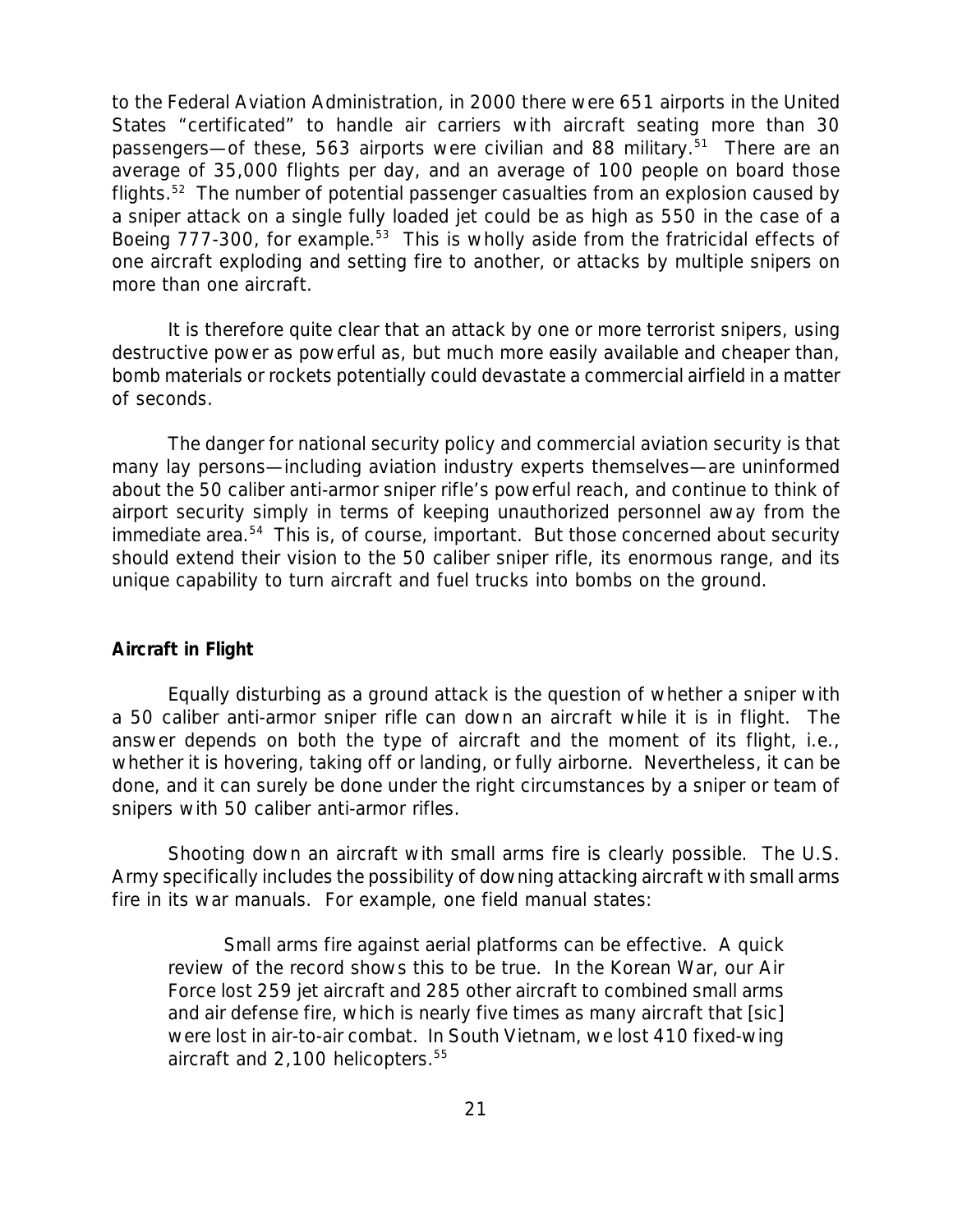Another Army manual states unequivocally: "An individual soldier firing a rifle or a machine gun can achieve hits on an enemy aircraft when he leads the target."<sup>56</sup> A newsletter published by the Center for Army Lessons Learned at Ft. Leavenworth, Kansas, likewise states, "Coordinated fire from small arms is effective against enemy aircraft."<sup>57</sup>

Nevertheless, it is obvious that striking an aircraft in flight is a matter of time and place, and therefore the risk is one of degree.

Helicopters are certainly vulnerable to 50 caliber sniper rifle fire. The U.S. Army, for example, notes that as of 1984 the Afghan Mujahideen resistance fighters "were credited with shooting down close to 300 Soviet helicopters using small arms and anti-tank weapons."<sup>58</sup> It should be noted that this record was achieved against military helicopters, many of which are armored, and before the United States began supplying the thoroughly effective Stinger ground-to-air missile to the Mujahideen.

The 50 caliber anti-armor sniper rifle represents a serious threat to helicopters. In fact, the Barrett Internet web site includes a posting of a 1994 article about the company that states that one Barrett model, the M82A2 "bullpup" design, was "conceived in 1987, reportedly for use against helicopters in Afghanistan."<sup>59</sup> The fact that this particular model was designed to be fired from the shoulder, as opposed from a prone position, lends credence to that theory.<sup>60</sup> Although the M82A2 is no longer in production, Barrett manufacturers a similar bullpup model, the M95. The company's Internet web site description of the model M95 includes a downloadable video in which a shooter demonstrates rapidly firing the Model 90, an earlier version of the current Model 95, from the shoulder.<sup>61</sup>

The vulnerability to 50 caliber sniper fire of other aircraft in flight depends on a number of factors, including altitude, speed, and angle with respect to the sniper. Aircraft landing are particularly vulnerable, as illustrated by the testimony of Ronnie G. Barrett as a government expert witness during a 1999 criminal trial. On crossexamination, Barrett was interrogated about the relative difficulty of hitting a stationary target and a moving target, such as a motorcycle or an airplane. Asked whether it was harder to shoot an airplane "coming in to land...descending over 120 miles an hour" he testified:

If it is coming directly at you, it is almost as easy. Just like bird hunting. But yes, it is more difficult if it is horizontally, or moving from left to right, yes. $62$ 

In other words, according to Barrett, shooting at a moving object coming directly at one is "almost as easy" as a stationary target, an answer that is consistent with detailed instructions given in various Army manuals about engaging aircraft with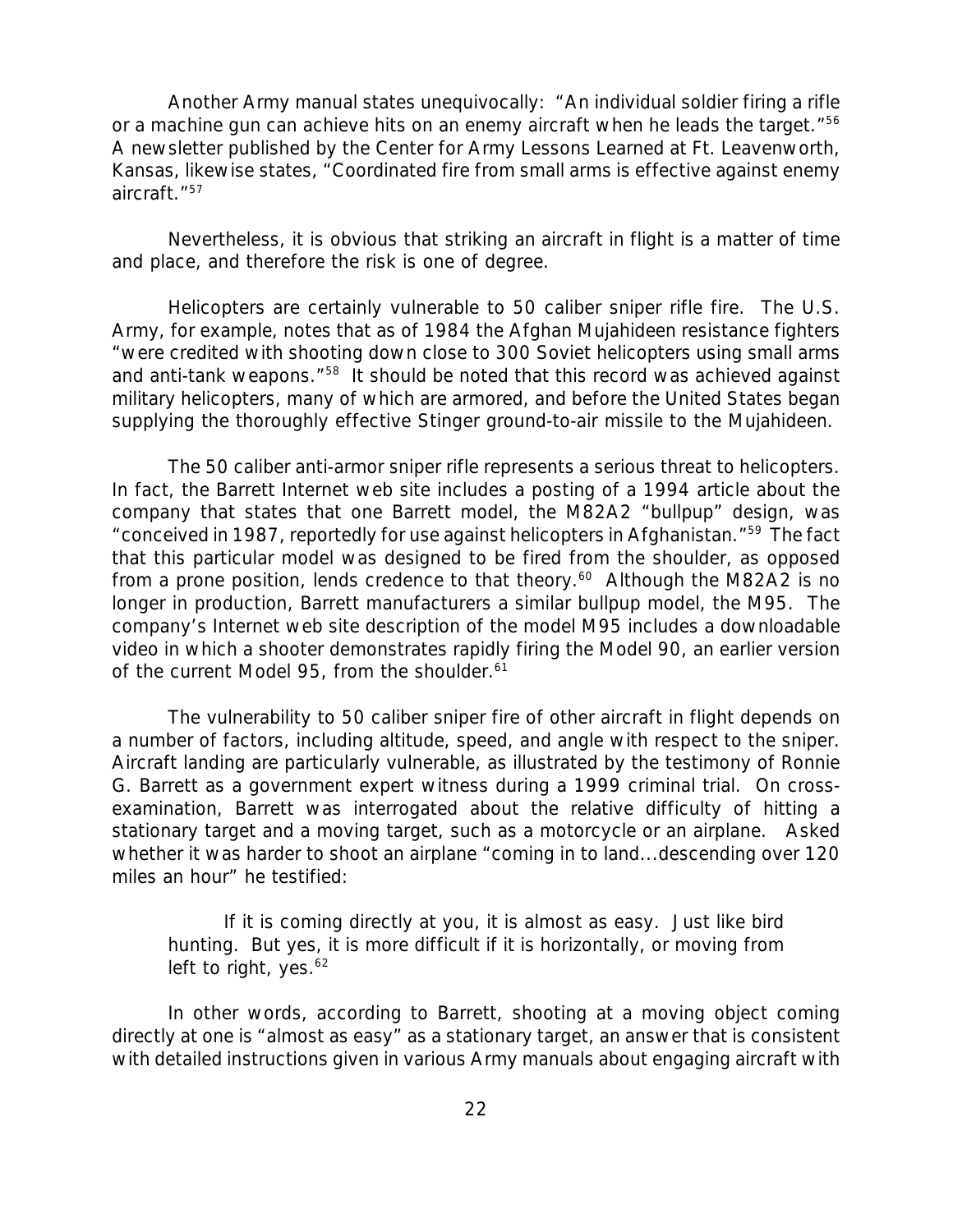small arms.

Barrett was also asked whether having two rifles in different positions increased the chances of striking any given target, to which he replied, "By twice, I would say, yes."<sup>63</sup>

#### *Available Instruction in Ground and Air Attacks on Aviation*

It is not difficult to find materials that describe precisely how to attack aircraft with 50 caliber anti-armor sniper rifles.

The military manuals cited in the preceding section can be easily found on official U.S. Army Internet web sites (and often elsewhere) by a routine search. However, at least two other books—both available from major book distributors—written by former military snipers provide even more specific advice about attacking aircraft. One provides a diagram of the most vulnerable points to attack on a helicopter with a sniper rifle. Another lays out a complete "mission" to attack aircraft and accompanying materiel on the ground.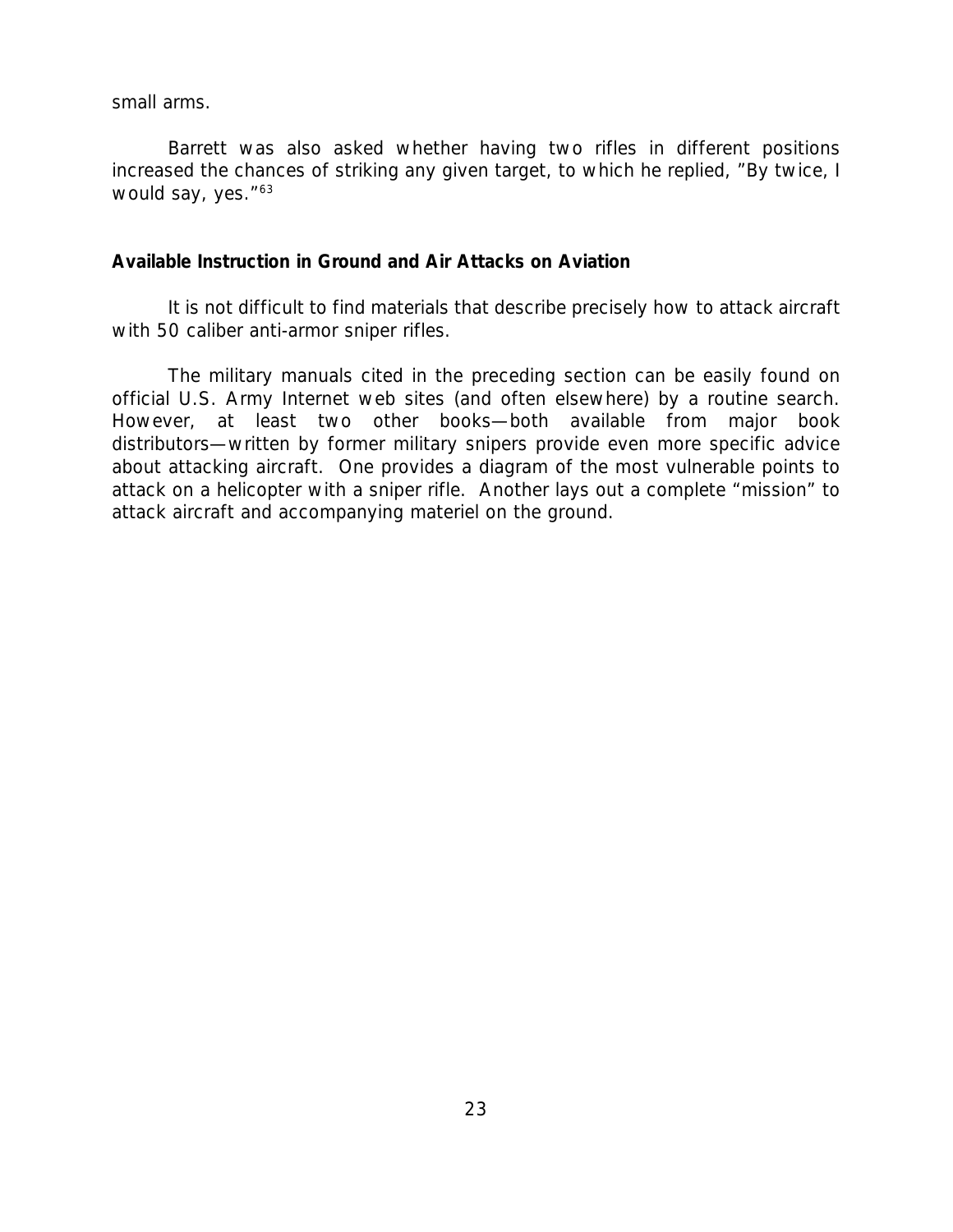# **Section Three: Lessening the Risk**

Fifty caliber anti-armor sniper rifles are a dire threat to civil aviation, as serious as rockets and mortars. Yet many who are responsible for aviation security know little or nothing about guns, much less the 50 caliber sniper rifle. Although some government and industry officials are becoming more educated to the threat of the 50 caliber sniper rifle, much broader education of policymakers, news media, and security specialists needs to be undertaken. This report aims at that goal.

Aviation security officials generally concentrate on filtering access to aircraft and building layers of close-in security to keep dangerous people and weapons away from aircraft and terminals. Certainly this strategy has merit as far as it goes. But, as this report demonstrates, the threat of the 50 caliber as a tool of terror extends far beyond these perimeters. What is also needed is a comprehensive strategy for dealing with the deadly consequences that are certain to follow in the wake of the gun industry's cynical campaign to market weapons of war like the 50 caliber sniper rifle to civilians.

#### *Add 50 Caliber Sniper Rifles to the National Firearms Act of 1934*

Congress should immediately amend federal law to bring 50 caliber sniper rifles under the National Firearms Act of 1934. Legislation to accomplish this has been introduced in the U.S. House and Senate (H.R. 3182 and S. 505). This action would subject these weapons to the same regimen of registration, background checks, and taxation to which other weapons of war, such as machine guns and destructive devices, are currently subjected.

Ideally, there should be no "grandfathering" of existing weapons to exempt them from the law, and any grace period for registration should be very short. America must know who besides Osama bin Laden has obtained these deadly tools of assassination and terror.

#### *Permanently Ban Export of 50 Caliber Sniper Rifles to Civilians*

The President may not need to wait for Congress to take action on this point. He should immediately order the Department of State to review whether export of these weapons to civilians should be allowed under existing restrictions on export of weapons. If the Department finds that 50 caliber sniper rifles should not be allowed under existing restrictions, the President should call for a permanent export ban.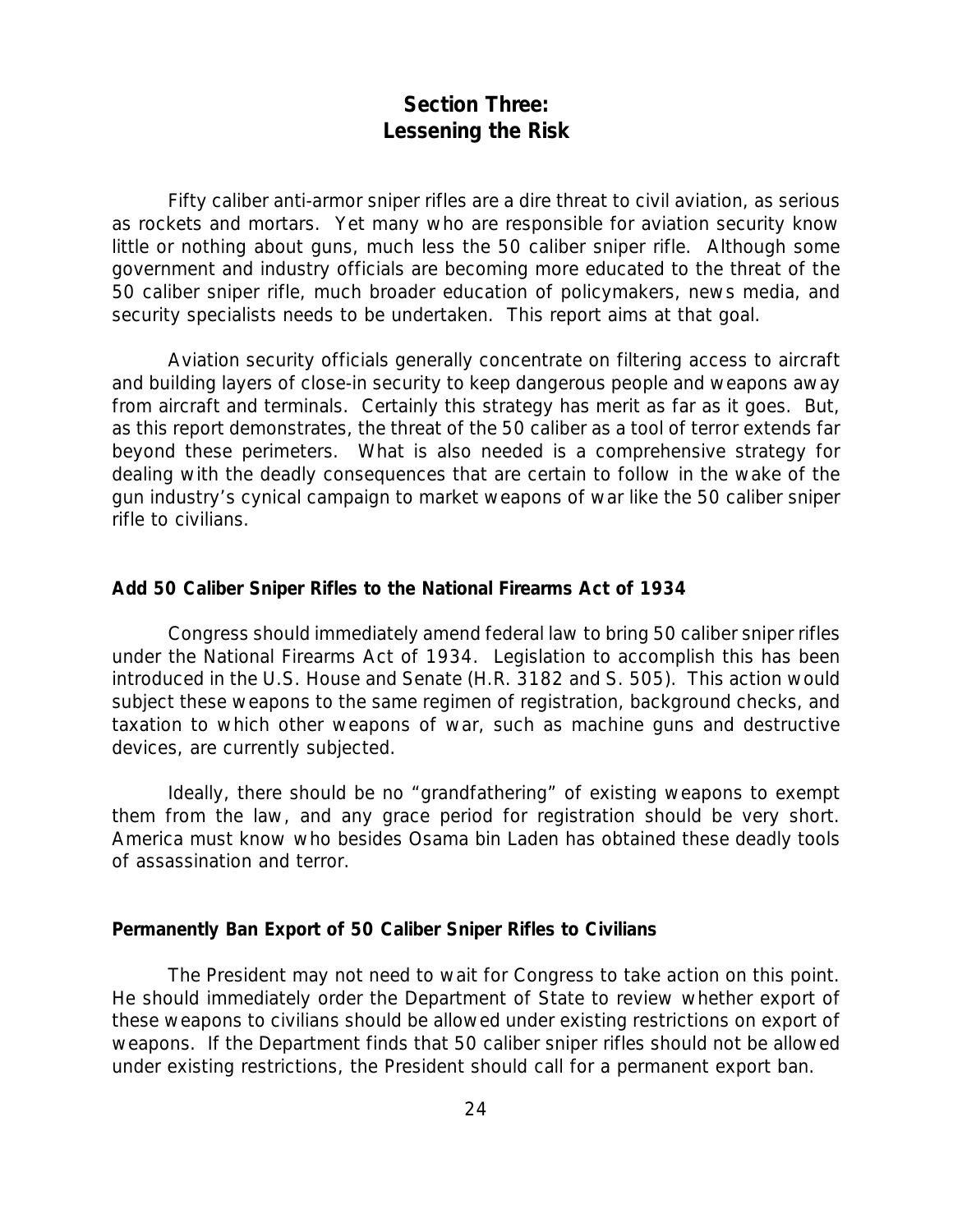Clearly it is not in the interest of America's national security to allow any more 50 caliber sniper rifles to end up in the hands of international terrorists, drug lords, or common criminals. Likewise, the federal Bureau of Alcohol, Tobacco and Firearms (ATF) should prohibit any future importation of 50 caliber sniper rifles. ATF can do this by exercising its authority to exclude from the United States firearms that are not particularly suitable for sporting purposes.

#### *Improve Reporting and Recordkeeping Requirements*

Under current procedures, the Bureau of Alcohol, Tobacco and Firearms cannot state with certainty how many 50 caliber rifles have been manufactured in the United States. Moreover, the minimum reporting requirements that apply to firearm manufacturers do not even include the reporting of model numbers.

 Likewise, information regarding how many of these sniper rifles have been used in crime is extremely limited. ATF keeps track of how many times local police departments request that such weapons be traced. However, no information regarding the police department requesting the trace or the type of crime with which the weapon was associated is available.

This type of information is essential to be able to assess the level of threat posed by these weapons. ATF should immediately revamp its reporting standards to require that the manufacturers of sniper rifles report the exact number of such weapons produced each year, including the caliber and model designation, and the identity of any person to whom the weapon has been transferred by the manufacturer.

ATF should also enhance the collection, analysis, and dissemination of tracing data related to all sniper rifles. Specifically, ATF should collect and make available to the public information regarding the frequency of the use of such weapons in crime, including the nature of those crimes.

#### *Use the Civil Justice System to Hold Manufacturers Accountable*

The marketing of 50 caliber sniper rifles presents a classic case, using ordinary "black letter" tort concepts, of an industry's calculated decision to sell without restraint unnecessarily powerful weapons of war as "toys"—in reckless disregard of clearly foreseeable consequences stemming from the intended and advertised use of the product.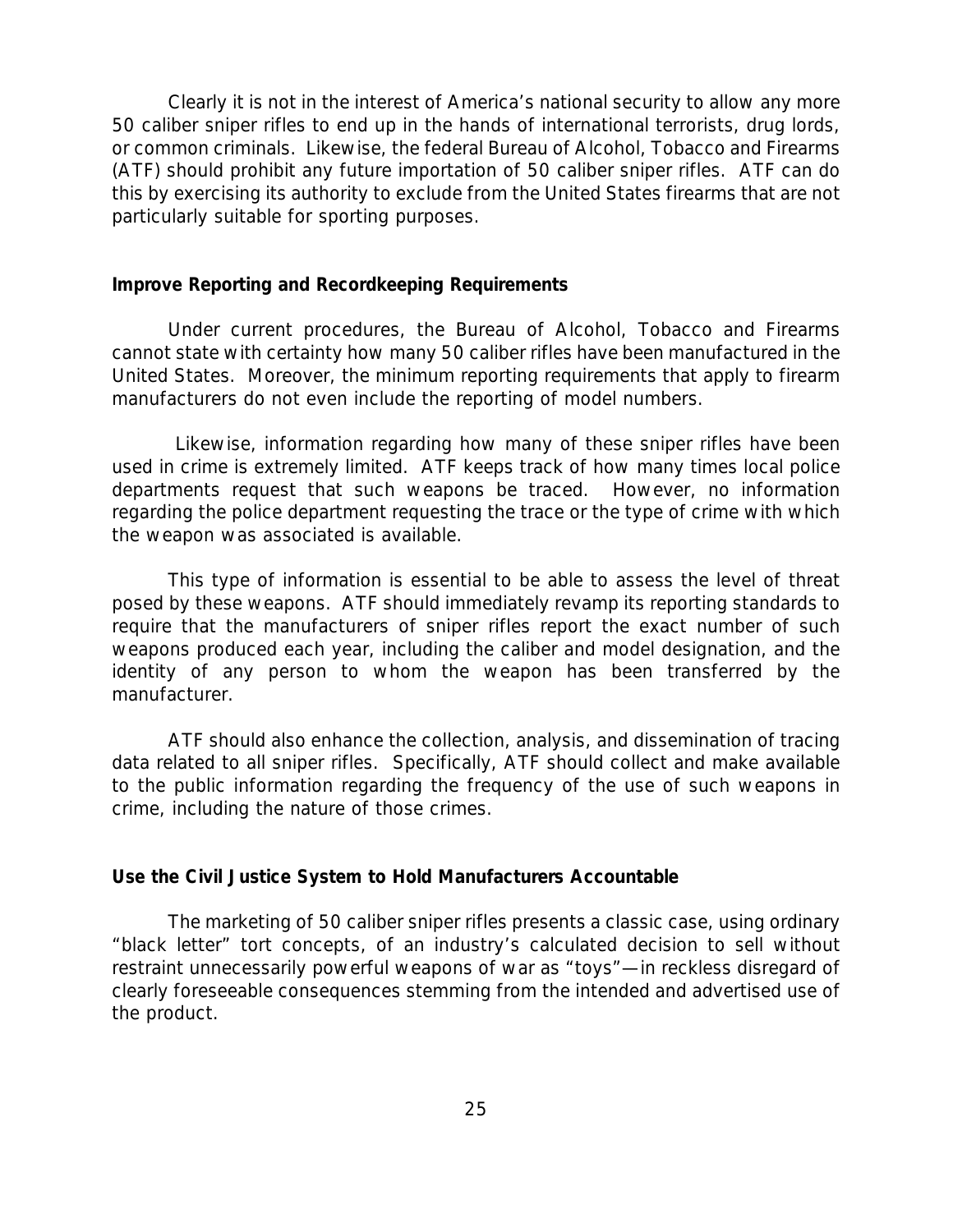Given their acknowledged design purpose, 50 caliber sniper rifles are clearly *qualitatively* different from any other class of firearm. Other firearms sold in the civilian market are at least nominally designed and sold for sporting or supposed selfdefense purposes. Fifty caliber sniper rifles, on the other hand, are designed and sold for the express purpose of killing people and destroying property. Civil courts should be prepared to recognize this fact.

Therefore, a useful strategy for effective control may lie in civil litigation, a strategy that would be enhanced if states passed legislation clearly establishing strict liability for damages resulting from the use or misuse of such weapons. Such litigation could impose tort liability, including punitive damages, for manufacturers, wholesalers, distributors, importers, retailers, and any others who participate in bringing to the civilian market any 50 caliber sniper rifle or associated gear (such as ammunition or optics) that is used to kill or injure a human being or to damage property.

In short, the gun industry should be held to the strictest standards of legal accountability available for the design and marketing to civilians of 50 caliber sniper rifles, as detailed in this report.

#### *Ban the Sale of Armor-Piercing Ammunition*

Military surplus armor-piercing (AP) and armor-piercing incendiary (API) ammunition for 50 caliber sniper rifles is widely and readily available. Although Congress has banned the manufacture of some armor-piercing ammunition, those restrictions apply only to handgun ammunition. The existing ban on armor-piercing ammunition should be updated and expanded to cover all AP and API ammunition. This would most effectively be accomplished through the promulgation of a performance standard in which ammunition is tested for its ability to *penetrate* bulletresistant vests, ballistic glass, and armor,<sup>m</sup> as opposed to the existing standard based on the bullet's *content*.

#### *Enact Comprehensive Health and Safety Regulation of the Gun Industry*

Taken together, the foregoing recommendations would significantly reduce the severe and immediate threat that 50 caliber sniper rifles pose to public safety and national security. But on a broader level, the marketing of 50 caliber sniper rifles to

 $<sup>m</sup>$  The current definition of armor-piercing ammunition is based on the materials employed in</sup> the construction of the projectile and the relative weight of the projectile jacket. See 18 U.S.C. § 921 (a)(17)(B) and (C).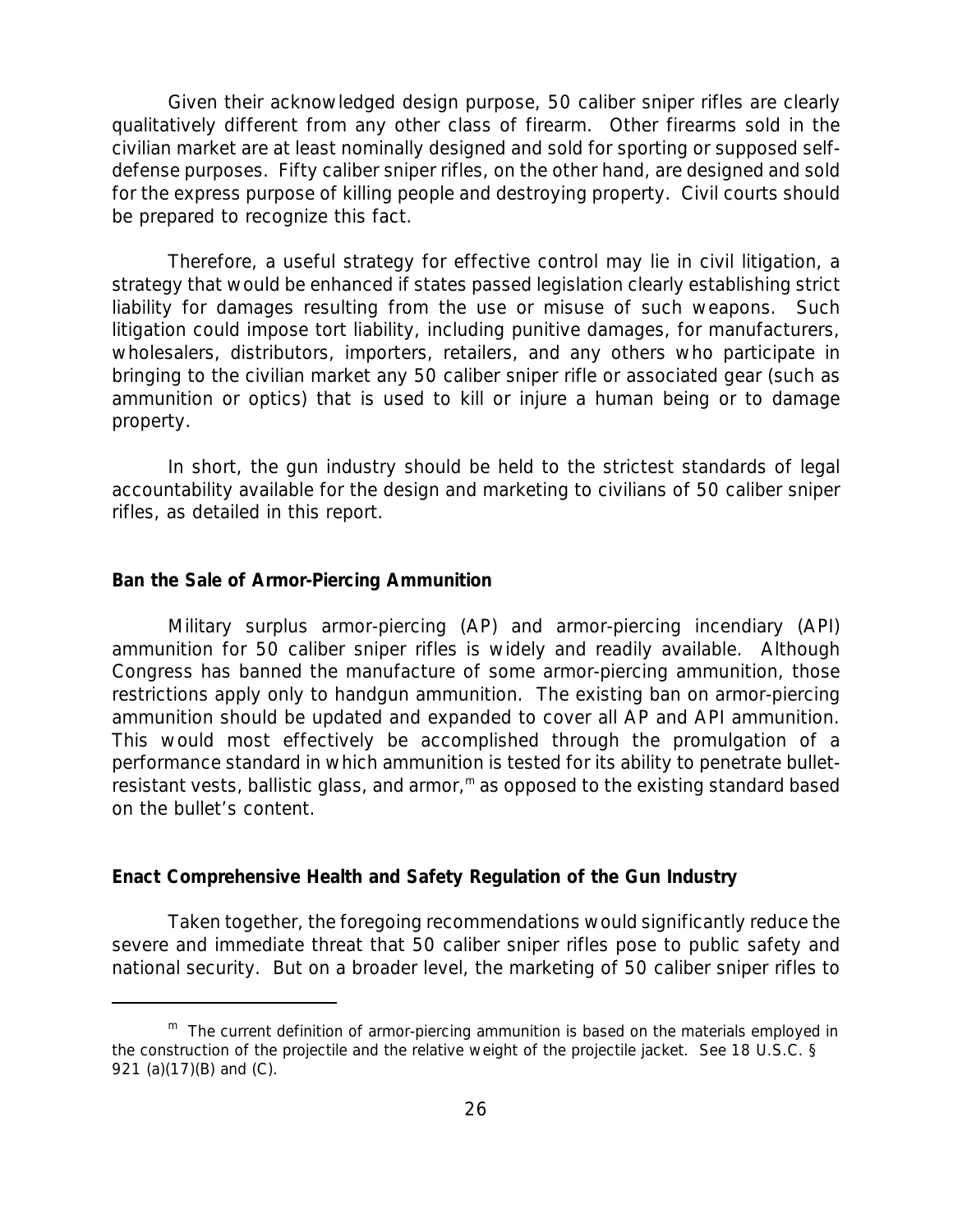civilians simply highlights the chronic problems that stem from the lack of comprehensive health and safety regulation of the firearms industry.

As the gun industry markets each new deadly innovation, public policy typically responds on a reactive, piecemeal basis. This must change if we are to keep up with the industry's consistent and deadly ingenuity. *The gun industry must be subject to the same type of regulation that already applies to virtually every other industry in America.* The gun industry is currently exempt from even the most basic consumer health and safety laws.

Congress should act on legislation introduced by Senator Robert Torricelli (D-NJ) and Representative Patrick Kennedy (D-RI), the Firearms Safety and Consumer Protection Act. The bill would vest the Department of the Treasury with strong consumer protection authority to regulate the design, manufacture, and distribution of firearms and ammunition. The agency would be empowered to take the steps necessary to protect the public from *unreasonable* risk of injury resulting from the use of firearms or firearm products. The agency would be able to set minimum safety standards for firearms and ammunition, issue recalls, mandate safety warnings and, in extreme circumstances, ban certain models or classes of weapons.

This legislation would end the gun industry's deadly immunity from regulation and permit the Department of the Treasury to respond immediately to new threats to public safety such as 50 caliber sniper rifles.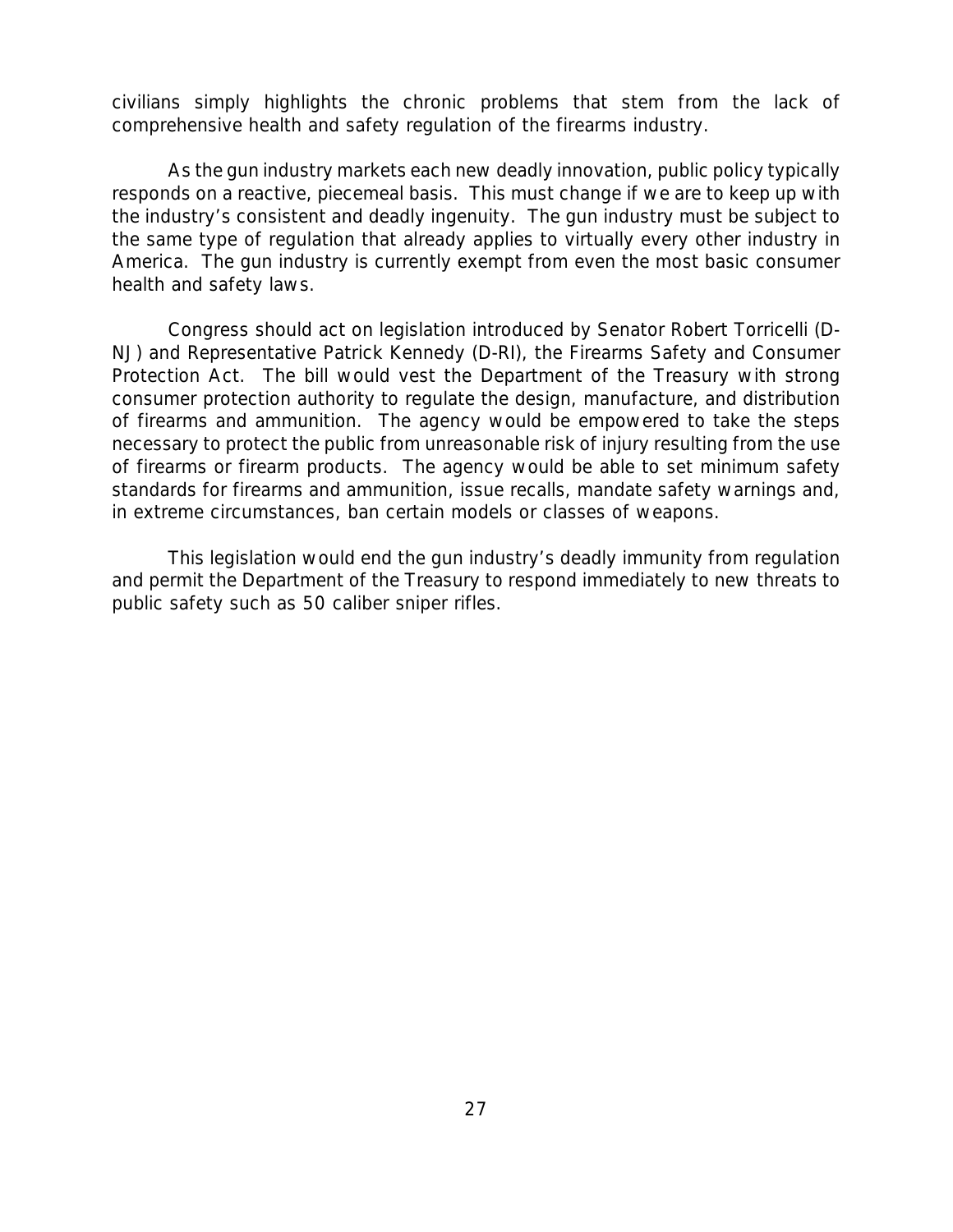# **ENDNOTES**

1. Jason Tudor, "Countersnipers prepare for crucial air base defense role," *Airman*, November 2001, downloaded from http://www.af.mil/news/airman/1101/sniper. html on July 23, 2002.

2. Transcript in files of VPC.

3. "A tale of two fifties; 0.50-calibre sniper rifles gain popularity," *International Defense Review*, 1 June 1994, 67.

4. "U.S. wants to honour 5 Canadian snipers: One corporal is believed to have made a record shot from 2,430 metres," *Vancouver Sun*, 24 April 2002, p. A1.

5. See, United States Patent Number 4,677,897, "Anti-Armor Gun," issued to Ronnie G. Barrett on July 7, 1987.

6. "Gauging success," *Nashville Business Journal*, April 26, 2002, p. 15.

7. United States Patent Number 4,677,897, "Anti-Armor Gun," issued to Ronnie G. Barrett on July 7, 1987.

8. United States Patent Number 4,677,897, "Anti-Armor Gun," issued to Ronnie G. Barrett on July 7, 1987.

9. U.S. Bureau of Alcohol, Tobacco, and Firearms, "Firearms and Explosives Application Inspection Summary," for applicant Ronnie Gene Barrett, dated January 20, 1984.

10. "Heavy Firepower for Light Infantry," Barrett Firearms Manufacturing, Inc. brochure advertising its Model 82A1 50 caliber sniper rifle, in the files of the Violence Policy Center.

11. "A tale of two fifties; 0.50-calibre sniper rifles gain popularity," *International Defense Review*, 1 June 1994, 67.

12. Promotional copy at company Internet web site, http://www.auroratactical. com/m650.htm, downloaded September 23, 2001.

13. "Heavy Firepower for Light Infantry," Barrett Firearms Manufacturing, Inc. brochure advertising its Model 82A1 50 caliber sniper rifle, in files of the Violence Policy Center.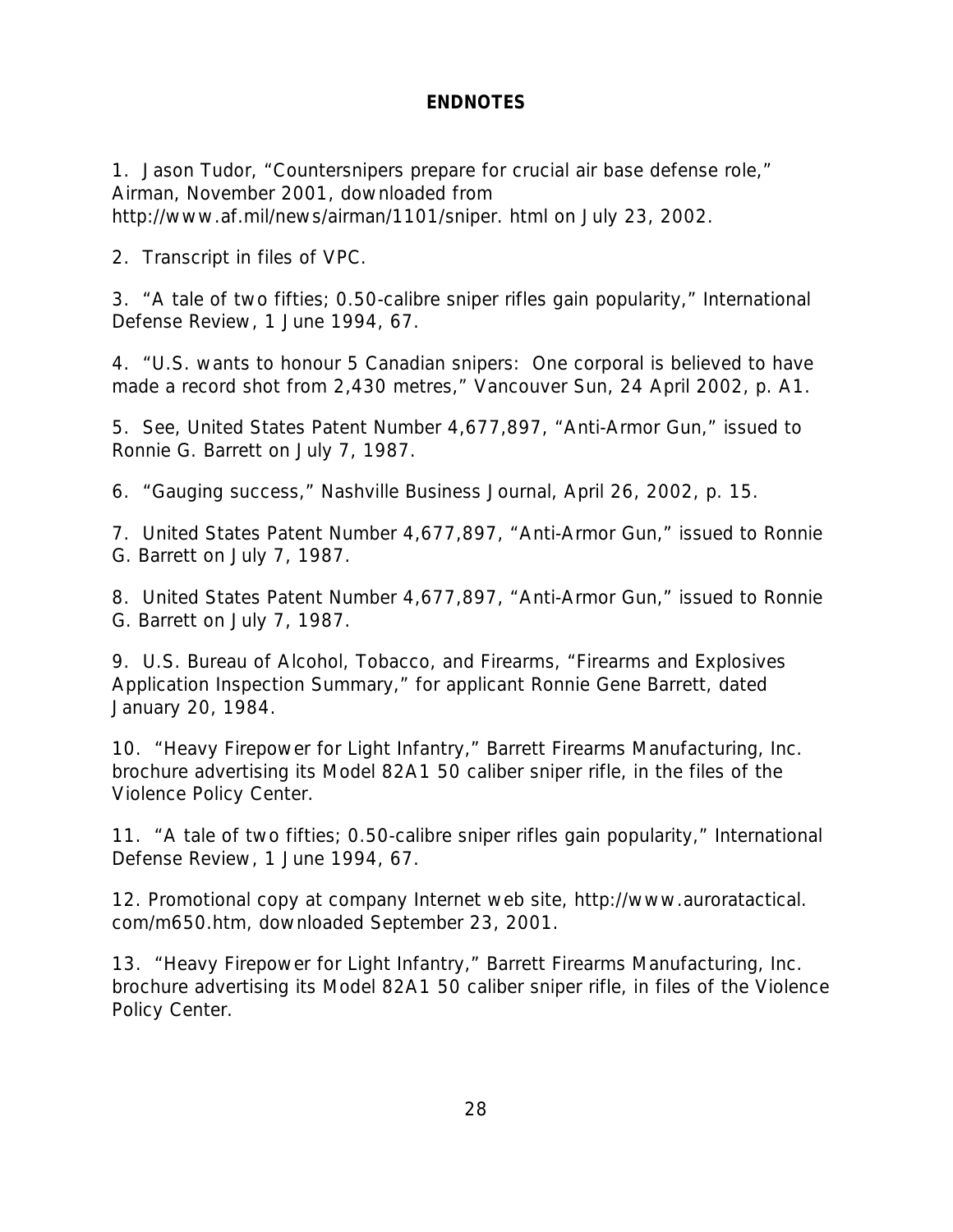14. U.S. Department of the Army, Field Manual 90-10-1, *An Infantryman's Guide to Combat in Built-Up Areas* (May 1993), Appendix J, "Countering Urban Snipers," J-2.

15. See, e.g., "Thefts of Weapons From Army Bases Continue at High Rate," *Cox News Service*, 20 December 1997; "US Military Bases Targets of Federal Probe Into Theft of More Than \$13 Million in Military Hardware, Including Tanks," *CBS Evening News*, transcript, 2 October 1996.

16. "Justice Dept. Details Its Loss of Weapons and Computers," *The New York Times*, 6 August 2002, p. A-13; Office of the Inspector General, U.S. Department of Justice, *The Federal Bureau of Investigation's Control Over Weapons and Laptop Computers* (August 2002), downloaded August 7, 2002 from http://www.usdoj.gov/oig/audit/0227/fullpdf.htm.

17. "Clandestine trade in arms: a matter of ways and means," *Jane's Intelligence Review*, 1 May 2000; "Army in guns plea; 'Help us catch thieves who raided armoury,'" *Bristol (England) United Press*, 14 April 2000.

18. Mark V. Lonsdale, *Sniper II* (Mark V. Lonsdale, 1995), 58.

19. U.S. Department of the Army, Field Manual 23-65, *Browning Machine Gun Caliber .50 HB, M2* (June 1991): Chapter 1-7(a)(3).

20. See, e.g., Barry Sturk, "The History and Development of U.S. .50 Caliber Ammunition," *The Small Arms Review* (March 2000), 52.

21. U.S. Department of the Army, Field Manual 23-65, *Browning Machine Gun Caliber .50 HB, M2* (June 1991): Chapter 1-7(a)(4).

22. Barry Sturk, "The History and Development of U.S. .50 Caliber Ammunition," *The Small Arms Review* (March 2000), 51.

23. "Saboted Light Armor Penetrator (SLAP) Ammunition," *United States Marine Corps Fact File*, downloaded June 29, 2001, from http://hqmc.usmc.mil/factfile. nsf/; INTERNET.

24. "Winchester/Olin Corporation-Small Calibre Ammunition," downloaded July 3, 2001, from "Army Technology" at http://www.army-technology.com/contractors/ ammuntion/winchester; INTERNET.

25. Mark V. Lonsdale, *Sniper II* (Mark V. Lonsdale, 1995), 59.

26. "Winchester/Olin Corporation-Small Calibre Ammunition," downloaded July 3, 2001, from "Army Technology" at http://www.army-technology.com/contractors/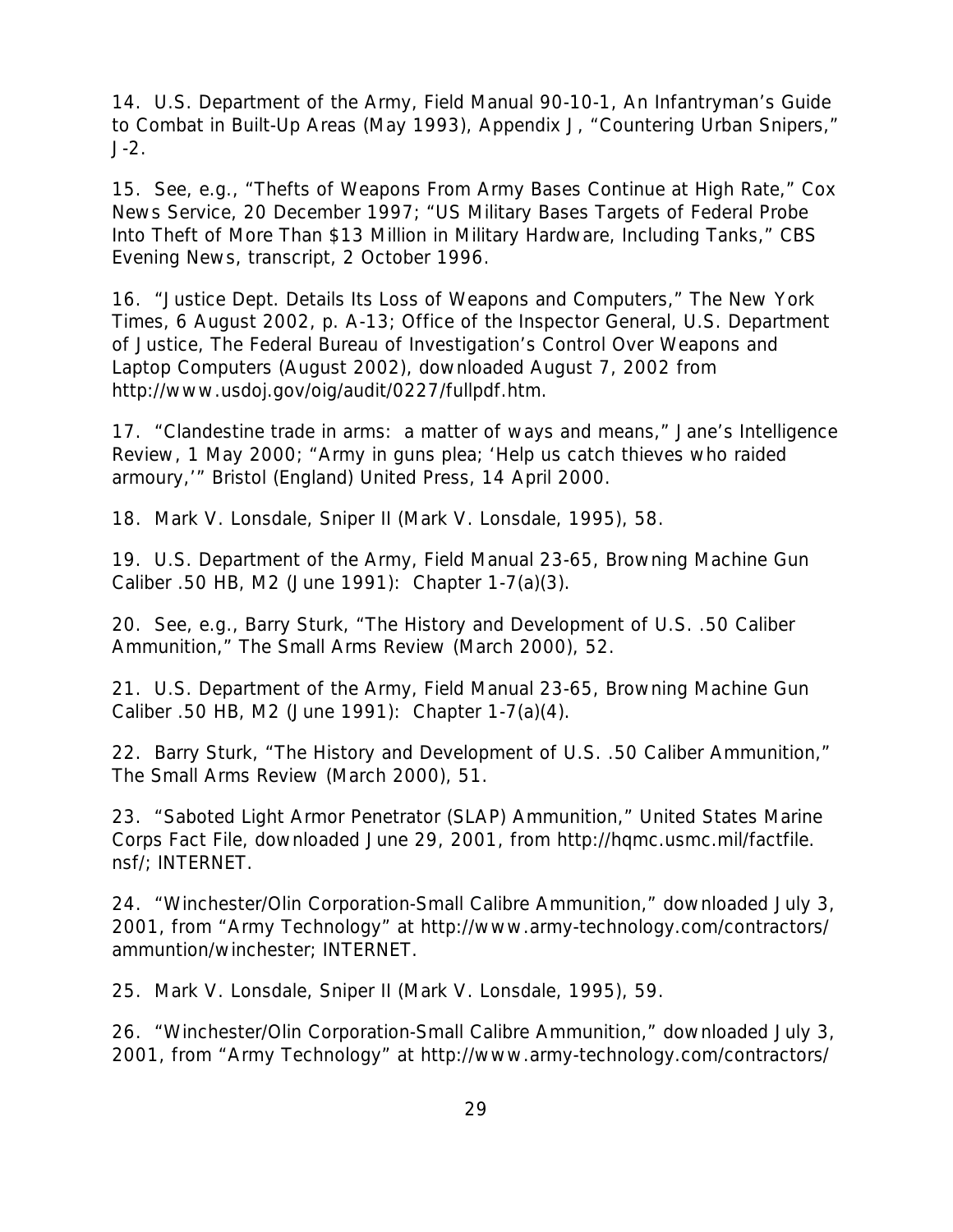ammuntion/winchester; INTERNET.

27. NAMMO Raufoss AS, "12,7 mm Ammunition Family," downloaded June 28, 2001, from http://nammo.com/medium\_calibre/12,7mm/127mm.htm; INTERNET.

28. U.S. Marine Corps, Department of the Navy, Marine Corps Warfighting Publication 3-35.3, *Military Operations on Urbanized Terrain*, Appendix B, "Employment and Effects of Weapons," B-8.

29. "Change driven by new ammunition," *International Defense Review*, 1 June 1994, 71.

30. Paul Wilkinson and Brian M. Jenkins (eds.), *Aviation Terrorism and Security* (Frank Cass, Portland, OR, 1999), p. 9.

31. Paul Wilkinson and Brian M. Jenkins (eds.), *Aviation Terrorism and Security* (Frank Cass, Portland, OR, 1999), p. 9.

32. Paul Wilkinson and Brian M. Jenkins (eds.), *Aviation Terrorism and Security* (Frank Cass, Portland, OR, 1999), pp.10, 16.

33. See, e.g., Jessica Stern, *The Ultimate Terrorists* (Cambridge, MA: Harvard University Press, 1999): 75.

34. "Shooting Forces Scrutiny of Airports' Open-Door Policy," *Los Angeles Times*. 6 July 2002, p. 20.

35. Paul Wilkinson and Brian M. Jenkins (eds.), *Aviation Terrorism and Security* (Frank Cass, Portland, OR, 1999), p. 24.

36. Copy of brochure, "Barrett Model 82A1," obtained from Barrett licensing files by Freedom of Information Act request to Bureau of Alcohol, Tobacco and Firearms, in files of VPC.

37. Ian V. Hogg, *The World's Sniping Rifles* (Stackpole Books, PA, 1998), p. 108.

38. Copy of brochure, "Barrett Model 82A1," obtained from Barrett licensing files by Freedom of Information Act request to Bureau of Alcohol, Tobacco and Firearms, in files of VPC.

39. Copy of brochure, "Barrett Model 82A1," obtained from Barrett licensing files by Freedom of Information Act request to Bureau of Alcohol, Tobacco and Firearms, in files of VPC.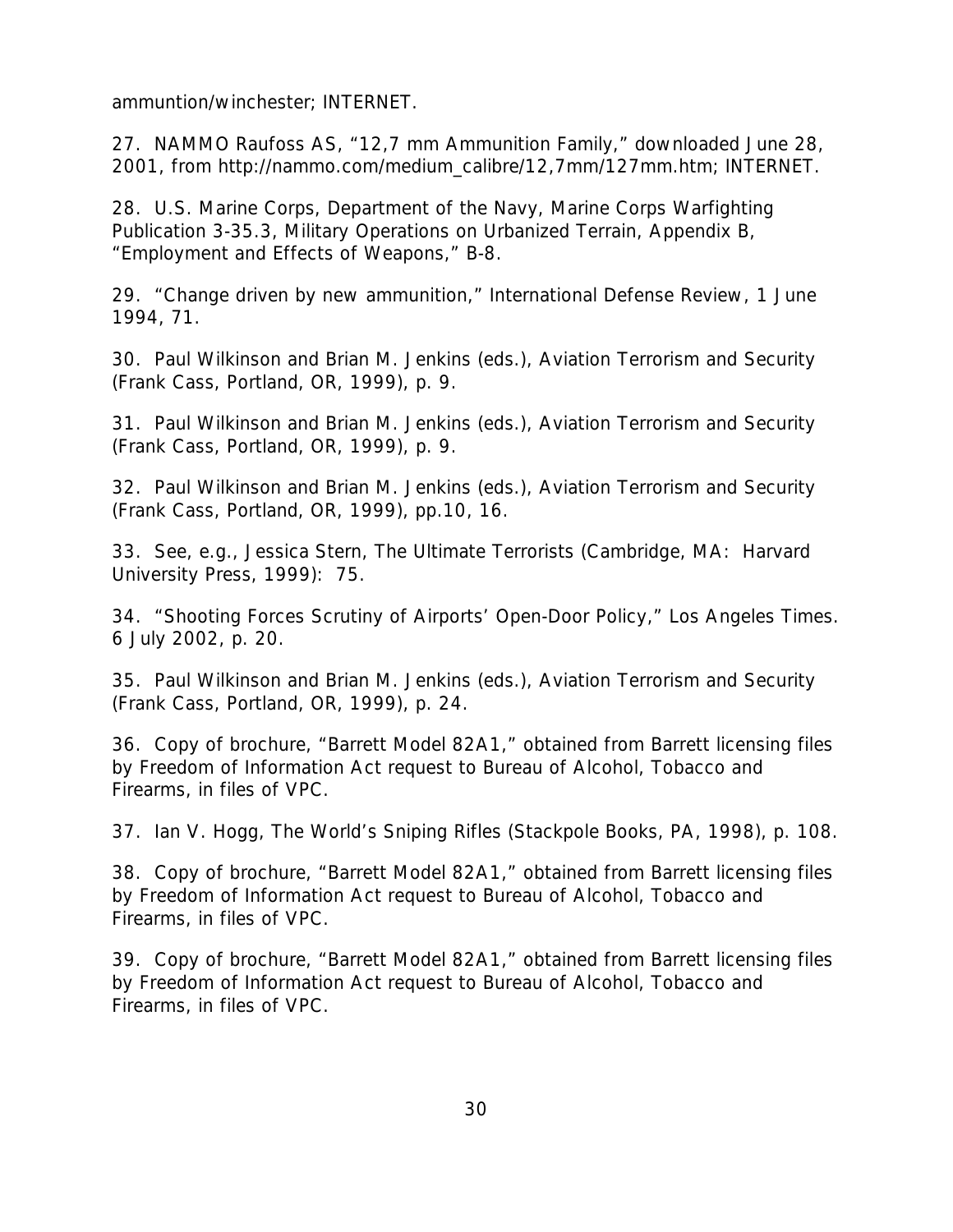40. Testimony of Ronnie G. Barrett, *United States v. Angel Manuel Alfonso et al.,* November 30, 1999 (U.S. District Court, P.R.), transcript in files of VPC, pp.12, 18-19.

41. Testimony of Ronnie G. Barrett, *United States v. Angel Manuel Alfonso et al.,* November 30, 1999 (U.S. District Court, P.R.), transcript in files of VPC, pp. 25- 26.

42. "The Company," descriptive material from EDM Arms Internet web site, http://www.edmarms.com/company.htm, downloaded August 19, 2002.

43. "XM 107 Caliber .50 Sniper Rifle," from EDM Arms Internet web site, http://edmarms.com/xm\_107\_caliber.htm, downloaded July 24, 2002.

44. "The Company," descriptive material from EDM Arms Internet web site, http://www.edmarms.com/company.htm, downloaded August 19, 2002.

45. Image of Tromix "Ballistics Testing: 50 Action Express" in files of VPC.

46. David A. Shlapak and Alan Vick, RAND, *"Check Six begins on the ground": Responding to the Evolving Ground Threat to U.S. Air Force Bases* (1995).

47. David A. Shlapak and Alan Vick, RAND, *"Check Six begins on the ground": Responding to the Evolving Ground Threat to U.S. Air Force Bases* (1995), pp. 50- 51.

48. David A. Shlapak and Alan Vick, RAND, *"Check Six begins on the ground": Responding to the Evolving Ground Threat to U.S. Air Force Bases* (1995), pp. 54- 55.

49. "Airport Ground Crews Escaping Tightened Security, Critics Say," *The Washington Post*, 27 September 2001, p. A10.

50. "747-400 Technical Characteristics," downloaded from www.boeing.com/commercial/747family/technical.html on August 21, 2002.

51. "Number of U.S. Airports," downloaded from www.faa.gov.

52. Telephone conversation with FAA staff by VPC staff member, June 18, 2002.

53. "Commercial Jet Airliners," table downloaded from mistupid.com/transport/jetmodel.htm on June 14, 2002.

54. See, e.g., "Reforms keep skies safe for travel," editorial in *The Atlanta-Journal Constitution*, 2 October 2001 ("Perhaps more importantly, security around